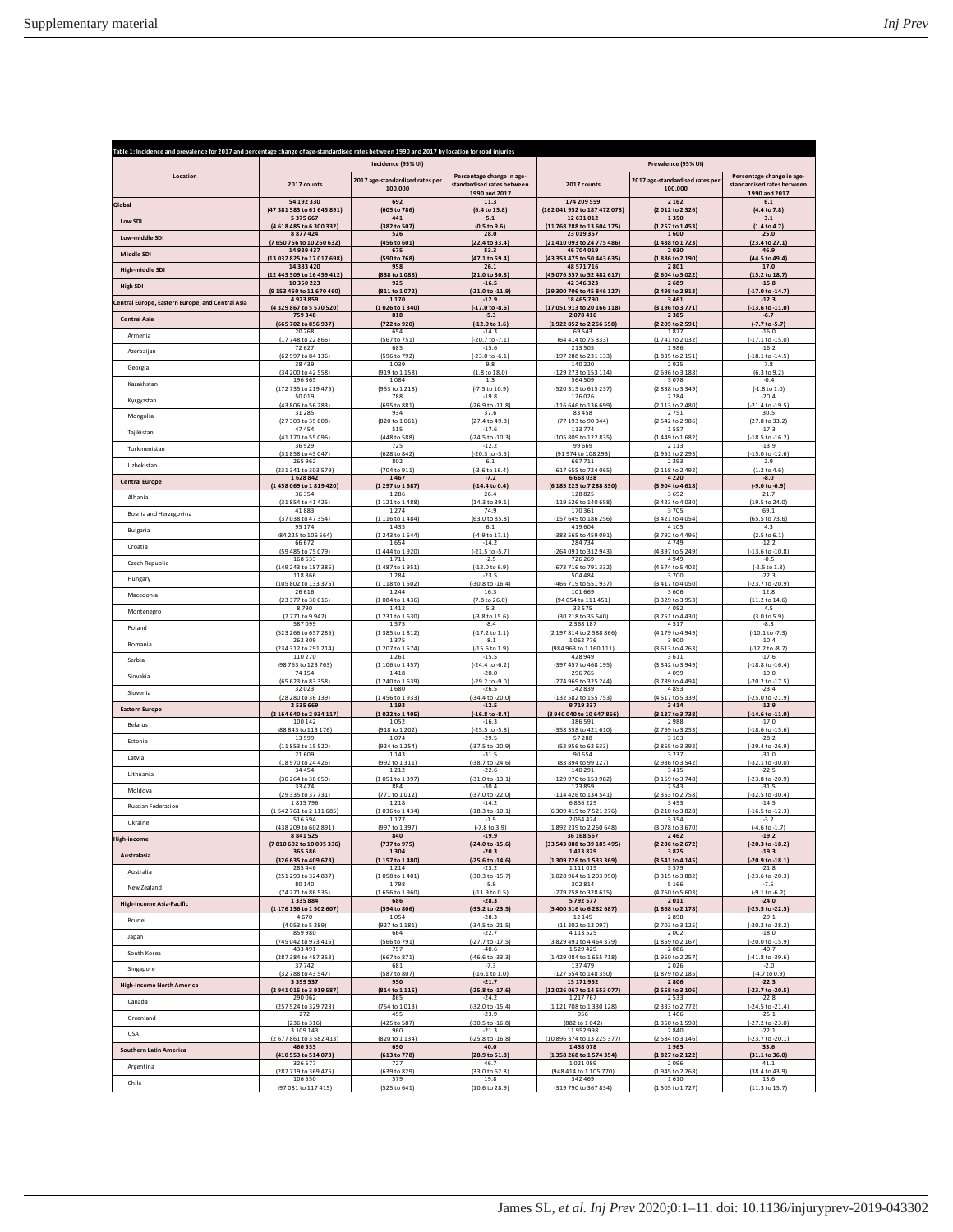| Location<br>Percentage change in age-<br>Percentage change in age-<br>2017 age-standardised rates per<br>2017 age-standardised rates per<br>2017 counts<br>standardised rates between<br>2017 counts<br>standardised rates between<br>100,000<br>100,000<br>1990 and 2017<br>1990 and 2017<br>27386<br>790<br>50.7<br>94 455<br>2241<br>44.9<br>Uruguay<br>(693 to 896)<br>(37.5 to 65.9)<br>(2085 to 2416)<br>(41.2 to 48.5)<br>(24 186 to 30 631)<br>(87817 to 102133)<br>3 2 7 9 9 8 6<br>803<br>$-21.1$<br>14 332 131<br>2378<br>$-19.0$<br><b>Western Europe</b><br>(2912763 to 3707329)<br>(699 to 939)<br>(13 309 926 to 15 526 258)<br>(-20.7 to -17.6)<br>(-27.3 to -15.0)<br>(2 203 to 2 573)<br>893<br>$-1.6$<br>2654<br>669<br>2906<br>0.0<br>Andorra<br>(589 to 762)<br>(772 to 1045<br>$(-9.4 \text{ to } 6.4)$<br>(2 697 to 3 161<br>(2454 to 2880<br>$[-1.4 \text{ to } 1.3]$<br>68018<br>836<br>$-23.9$<br>302 178<br>2483<br>$-20.9$<br>Austria<br>(280 561 to 328 511)<br>(59 892 to 77 750)<br>(718 to 985)<br>$(-32.2 \text{ to } -14.8)$<br>(2 296 to 2 699)<br>$(-23.2$ to $-19.0)$<br>88023<br>794<br>$-30.3$<br>361442<br>2311<br>$-29.2$<br>Belgium<br>(78 734 to 98 989)<br>(694 to 915)<br>(-36.9 to -22.9)<br>(335 975 to 391 875)<br>(2 142 to 2 500)<br>(-31.3 to -27.4)<br>13212<br>1050<br>$-22.9$<br>49 2 3 2<br>3049<br>$-22.6$<br>Cyprus<br>(11741 to 14867)<br>(921 to 1 221)<br>(45 667 to 53 358)<br>(2826 to 3303)<br>$(-24.0 to -21.4)$<br>$(-31.1$ to $-14.4)$<br>43292<br>808<br>$-18.9$<br>184313<br>2402<br>$-16.2$<br>Denmark<br>(38 055 to 49 758)<br>$(-27.5 \text{ to } -10.3)$<br>(170 906 to 199 986)<br>(696 to 960)<br>(2222 to 2604)<br>$(-17.7)$ to $-14.7$<br>44338<br>869<br>$-7.0$<br>197040<br>2570<br>$-3.7$<br>Finland<br>(39 083 to 50 521)<br>(751 to 1016)<br>(183 171 to 214 406)<br>(2373 to 2793)<br>$(-16.1$ to $2.1)$<br>$(-4.9 to -2.4)$<br>540 656<br>882<br>$-25.4$<br>2 309 036<br>2617<br>$-23.3$<br>France<br>(768 to 1032)<br>(477 251 to 615 954)<br>(-32.8 to -17.8)<br>(2 148 566 to 2 506 643)<br>(2428 to 2839)<br>(-25.9 to -21.1)<br>623851<br>820<br>$-18.4$<br>2902944<br>2429<br>$-16.3$<br>Germany<br>(548 376 to 711 948)<br>(702 to 968)<br>(2 694 020 to 3 149 456)<br>$(-18.3 to -14.6)$<br>$(-26.7 to -9.5)$<br>(2247 to 2632)<br>103 199<br>1044<br>$-12.3$<br>468839<br>3051<br>$-10.8$<br>Greece<br>(91 742 to 115 242<br>(916 to 1 210<br>$(-20.1 to -3.6)$<br>(436 740 to 508 641<br>2833to 3299<br>$(-12.6 to -9.3)$<br>2616<br>805<br>$-9.9$<br>9953<br>2397<br>$-7.3$<br>Iceland<br>(689 to 950)<br>(9224 to 10774)<br>(2 219 to 2 591)<br>(2 286 to 3 015)<br>$(-18.0 to -0.9)$<br>$(-9.5 to -5.6)$<br>36379<br>790<br>$-12.0$<br>138737<br>2354<br>$-8.7$<br>Ireland<br>(31 497 to 42 515)<br>(675 to 941)<br>$(-21.0 to -0.9)$<br>(128 464 to 150 663)<br>(2173 to 2551<br>$(-10.4 to -7.0)$<br>69443<br>783<br>$-6.1$<br>219581<br>2274<br>$-5.3$<br>Israel<br>(60 792 to 80 687)<br>(682 to 915)<br>$(-15.1 to 3.1)$<br>(204 030 to 237 948)<br>(2 110 to 2 463)<br>(-7.0 to -3.8)<br>493 255<br>830<br>$-24.4$<br>2 2 0 3 3 7 1<br>2403<br>$-22.7$<br>Italy<br>$(-24.0 \text{ to } -21.3)$<br>(446 890 to 543 000)<br>(732 to 943)<br>$(-30.6 \text{ to } -17.7)$<br>(2054 997 to 2382 958)<br>(2 237 to 2 594)<br>5586<br>979<br>$-18.7$<br>22 208<br>2883<br>$-16.4$<br>Luxembourg<br>(4 890 to 6 364)<br>(847 to 1 143)<br>(-28.5 to -9.4)<br>(20 647 to 24 128)<br>(2673 to 3129)<br>$(-19.1 to -14.2)$<br>2835<br>719<br>10.6<br>12939<br>2 1 4 7<br>13.9<br>Malta<br>(2 496 to 3 226)<br>(621 to 843)<br>(1.8 to 19.8)<br>(12 031 to 13 990)<br>(1991 to 2319)<br>(12.3 to 15.6)<br>112 157<br>695<br>$-17.3$<br>470 159<br>2035<br>$-15.7$<br>Netherlands<br>(104 349 to 121 958)<br>(638 to 769)<br>$(-24.9 to -8.7)$<br>(438 032 to 506 556)<br>(1890 to 2190)<br>$(-18.1 to -13.3)$<br>37682<br>742<br>$-4.2$<br>155 360<br>2 2 6 3<br>$-1.7$<br>Norway<br>(32 398 to 43 940)<br>(629 to 889)<br>$(-9.2 \text{ to } 1.4)$<br>(143 705 to 169 408)<br>(2089 to 2462)<br>$(-3.7 to 0.6)$<br>81004<br>768<br>$-38.8$<br>354 662<br>2 2 3 8<br>$-38.5$<br>Portugal<br>$(-40.9 to -36.6)$<br>(72 071 to 91 485)<br>(667 to 894)<br>$(-45.5 to -31.9)$<br>(329 629 to 384 046)<br>(2079 to 2419)<br>368 356<br>855<br>$-26.0$<br>1661725<br>2540<br>$-23.4$<br>Spain<br>(324 617 to 419 664)<br>(738 to 1010)<br>$(-33.6 \text{ to } -17.1)$<br>(1541 448 to 1802 218)<br>(2352 to 2750)<br>(-25.8 to -21.4)<br>$-10.7$<br>65182<br>690<br>$-13.0$<br>286076<br>2 1 1 7<br>Sweden<br>(56 194 to 75 588)<br>(586 to 832)<br>$(-18.6 \text{ to } -7.4)$<br>(264 406 to 310 997)<br>(1951 to 2 297)<br>$(-12.5 to -9.0)$<br>824<br>2409<br>67985<br>$-20.7$<br>289 283<br>$-19.6$<br>Switzerland<br>(61 335 to 75 217)<br>(732 to 948)<br>$(-27.2$ to $-13.8)$<br>(269 723 to 312 082)<br>(2 239 to 2 594)<br>$(-21.0 to -18.3)$<br>408 849<br>653<br>$-10.7$<br>1715296<br>1955<br>$-8.5$<br>United Kingdom<br>(351 584 to 476 468)<br>(556 to 784)<br>$(-16.1 to -5.2)$<br>(1587 660 to 1865 592<br>(1807 to 2124)<br>$(-10.1 to -7.0)$<br>2420944<br>406<br>31.1<br>7020885<br>1178<br>29.1<br>atin America and Caribbean<br>(2125 463 to 2732 730)<br>(6 520 321 to 7 519 492)<br>356 to 457<br>(25.3 to 36.7)<br>(1096 to 1262)<br>(25.6 to 32.7<br>194 102<br>321<br>18.4<br>518087<br>903<br>11.3<br>Andean Latin America<br>730 to 216 867<br>(284 to 358)<br>(9.7 to 27.4)<br>(485 803 to 552 945)<br>(847 to 963)<br>(9.4 to 13.0)<br>$-3.9$<br>79987<br>821<br>$-9.4$<br>31319<br>289<br><b>Bolivia</b><br>(27 214 to 35 937)<br>(252 to 329)<br>$(-11.8 to 4.4)$<br>(74 978 to 85 493)<br>(771 to 877)<br>$(-11.5 to -7.2)$<br>66229<br>400<br>27.8<br>175 503<br>1117<br>21.3<br>Ecuador<br>(352 to 446)<br>$(15.6 \text{ to } 41.3)$<br>(1045 to 1192)<br>(18.7 to 23.9)<br>(57 960 to 74 230)<br>(164 222 to 187 216)<br>96554<br>293<br>20.1<br>262 597<br>823<br>11.8<br>Peru<br>(84 405 to 108 468)<br>(256 to 330)<br>(9.7 to 31.7)<br>(246 143 to 280 722)<br>(771 to 880)<br>(9.8 to 13.6)<br>151 296<br>319<br>17.2<br>450765<br>906<br>11.2<br>Caribbean<br>(132 325 to 170 382)<br>(419 736 to 485 368)<br>(278 to 359<br>(8.5 to 26.0)<br>(844 to 975)<br>(10.2 to 12.5)<br>231<br>254<br>18.0<br>741<br>731<br>17.6<br>Antigua and Barbuda<br>(201 to 262)<br>(222 to 293)<br>(682 to 785)<br>(15.3 to 20.0)<br>(7.9 to 28.7)<br>(692 to 796<br>1213<br>313<br>2.4<br>3576<br>885<br>2.1<br>The Bahamas<br>(1060 to 1370)<br>(274 to 353)<br>(3328 to 3853)<br>(825 to 951)<br>(1.0 to 3.2)<br>(-6.4 to 12.1)<br>860<br>284<br>21.1<br>3 1 4 9<br>805<br>21.1<br>Barbados<br>(2 948 to 3 402)<br>(755 to 961)<br>(245 to 322)<br>(10.2 to 32.1)<br>(752 to 867)<br>(18.7 to 23.4)<br>1249<br>319<br>22.6<br>3075<br>938<br>20.3<br>Belize<br>(280 to 358<br>(2 858 to 3 310)<br>(18.5 to 22.3)<br>(1088 to 1419)<br>(12.1 to 34.9)<br>(872 to 1013)<br>272<br>405<br>$-0.3$<br>1090<br>1149<br>2.1<br>Bermuda<br>(241 to 306)<br>(354 to 467)<br>$-9.9$ to 9.3<br>(1012 to 1175)<br>(1067 to 1235)<br>$(-1.4 to 6.1)$<br>29644<br>248<br>$-16.2$<br>107 278<br>693<br>$-19.4$<br>Cuba<br>(100 090 to 115 621)<br>(26 125 to 33 042)<br>(216 to 283)<br>$(-25.0 to -7.8)$<br>(645 to 745)<br>(-21.2 to -17.8)<br>206<br>288<br>32.3<br>679<br>836<br>34.7<br>Dominica<br>(182 to 231)<br>(251 to 323)<br>(19.6 to 45.9)<br>(633 to 729)<br>(778 to 899)<br>$(32.9)$ to $36.6$<br>51695<br>488<br>83.7<br>137379<br>1373<br>69.6<br>Dominican Republic<br>(45 152 to 58 133)<br>(428 to 545)<br>(65.1 to 103.9)<br>(127 517 to 148 529)<br>(1273 to 1486)<br>(66.8 to 72.6)<br>228<br>12.1<br>871<br>670<br>13.0<br>262<br>Grenada<br>(228 to 295)<br>(196 to 259)<br>(817 to 937<br>(628 to 721)<br>(10.6 to 15.3)<br>(1.41024.6)<br>1825<br>245<br>40.2<br>5014<br>720<br>36.8<br>Guyana<br>(1579 to 2081)<br>(24.0 to 56.0)<br>(4653 to 5397)<br>(669 to 774)<br>(34.4 to 38.9)<br>(214 to 278)<br>28760<br>255<br>$-3.8$<br>71 792<br>779<br>$-8.0$<br>Haiti<br>(24 235 to 33 719)<br>(218 to 293)<br>$(-11.1104.6)$<br>(66 846 to 76 834)<br>(727 to 837)<br>$(-10.1 to -6.2)$<br>7785<br>267<br>93.2<br>22749<br>773<br>87.1<br>Jamaica<br>(232 to 307)<br>(78.4 to 112.5)<br>(21 192 to 24 492)<br>(720 to 832)<br>(83.2 to 91.4)<br>(6712 to 8941)<br>14014<br>363<br>8.0<br>51871<br>1016<br>8.0<br>Puerto Rico<br>(316 to 418)<br>(48 483 to 56 062)<br>(948 to 1094)<br>(6.0 to 10.4)<br>(12 413 to 15 742)<br>$(-1.7 to 18.0)$<br>528<br>286<br>7.4<br>1681<br>825<br>6.3<br>Saint Lucia<br>(250 to 325)<br>(5.1 to 7.5)<br>(463 to 596)<br>$(-2.6 \text{ to } 18.3)$<br>(1569 to 1814)<br>(770 to 889)<br>270<br>231<br>41.3<br>883<br>686<br>43.3<br>Saint Vincent and the Grenadines<br>(235 to 305)<br>(199 to 264)<br>(26.9 to 56.7)<br>(823 to 949)<br>(640 to 737)<br>(40.7 to 46.1)<br>1922<br>331<br>19.8<br>5727<br>955<br>16.4<br>Suriname<br>(1682 to 2177)<br>(290 to 376)<br>(7.9 to 32.5)<br>(5 328 to 6 175)<br>(889 to 1031)<br>(15.2 to 17.8)<br>4744<br>328<br>28.8<br>15653<br>935<br>26.8<br><b>Trinidad and Tobago</b><br>(288 to 371)<br>(16.9 to 43.3)<br>(874 to 1008)<br>(25.0 to 28.9)<br>(4 187 to 5 332)<br>(14 623 to 16 934)<br>376<br>337<br>21.1<br>1347<br>925<br>16.3<br>Virgin Islands<br>(334 to 419)<br>(294 to 381)<br>(11.7 to 31.2)<br>(1258 to 1456)<br>(866 to 997)<br>(14.5 to 18.1)<br>983527<br>17.3<br>2707080<br>384<br>1092<br>14.4<br><b>Central Latin America</b><br>(855 913 to 1 116 551)<br>(334 to 436)<br>(11.7 to 22.9)<br>(2524 017 to 2897 252)<br>(1019 to 1169)<br>(12.7 to 16.4)<br>416 002<br>780<br>$-11.5$<br>146 782<br>284<br>-8.6<br>Colombia<br>(128 483 to 165 597)<br>(247 to 320)<br>$(-16.2 \text{ to } -1.0)$<br>(390 216 to 446 029)<br>(732 to 836)<br>$(-14.0 to -9.4)$<br>48 087<br>17097<br>354<br>16.9<br>963<br>14.4<br>Costa Rica<br>(15 088 to 19 127)<br>(312 to 396)<br>(4.9 to 28.1)<br>(45 092 to 51 268)<br>(903 to 1026)<br>(13.1 to 15.7)<br>17591<br>295<br>7.0<br>45 5 5 5<br>781<br>$-0.7$<br>El Salvador<br>(15 611 to 19 763)<br>(263 to 331)<br>$(-4.0 to 18.8)$<br>(42 602 to 48 684)<br>(730 to 836)<br>$(-2.7 to 1.2)$<br>90799<br>18.2<br>38593<br>251<br>25.2<br>700<br>Guatemala<br>(33 078 to 44 513)<br>(218 to 282)<br>(15.2 to 36.9)<br>(84 936 to 97 345)<br>(656 to 749)<br>(16.5 to 19.8)<br>23900<br>284<br>35.4<br>57310<br>28.4<br>804<br>Honduras<br>(20 626 to 27 233)<br>(247 to 321)<br>(24.0 to 45.9)<br>(53 678 to 61 415)<br>(752 to 861)<br>(25.7 to 30.9)<br>587603<br>461<br>35.9<br>1639241<br>1325<br>32.1<br>Mexico<br>(507 029 to 675 684)<br>(399 to 528)<br>(29.7 to 42.6)<br>(1522 198 to 1763 199)<br>(1232 to 1426)<br>(29.5 to 35.3)<br>12883<br>212<br>$-13.4$<br>31598<br>592<br>$-17.8$<br>Nicaragua<br>(11 240 to 14 728)<br>(186 to 240)<br>$(-21.5 \text{ to } -4.2)$<br>(29 629 to 33 780)<br>(556 to 633)<br>$(-19.3 to -16.2)$ | Incidence (95% UI) |  | Prevalence (95% UI) |  |  |
|----------------------------------------------------------------------------------------------------------------------------------------------------------------------------------------------------------------------------------------------------------------------------------------------------------------------------------------------------------------------------------------------------------------------------------------------------------------------------------------------------------------------------------------------------------------------------------------------------------------------------------------------------------------------------------------------------------------------------------------------------------------------------------------------------------------------------------------------------------------------------------------------------------------------------------------------------------------------------------------------------------------------------------------------------------------------------------------------------------------------------------------------------------------------------------------------------------------------------------------------------------------------------------------------------------------------------------------------------------------------------------------------------------------------------------------------------------------------------------------------------------------------------------------------------------------------------------------------------------------------------------------------------------------------------------------------------------------------------------------------------------------------------------------------------------------------------------------------------------------------------------------------------------------------------------------------------------------------------------------------------------------------------------------------------------------------------------------------------------------------------------------------------------------------------------------------------------------------------------------------------------------------------------------------------------------------------------------------------------------------------------------------------------------------------------------------------------------------------------------------------------------------------------------------------------------------------------------------------------------------------------------------------------------------------------------------------------------------------------------------------------------------------------------------------------------------------------------------------------------------------------------------------------------------------------------------------------------------------------------------------------------------------------------------------------------------------------------------------------------------------------------------------------------------------------------------------------------------------------------------------------------------------------------------------------------------------------------------------------------------------------------------------------------------------------------------------------------------------------------------------------------------------------------------------------------------------------------------------------------------------------------------------------------------------------------------------------------------------------------------------------------------------------------------------------------------------------------------------------------------------------------------------------------------------------------------------------------------------------------------------------------------------------------------------------------------------------------------------------------------------------------------------------------------------------------------------------------------------------------------------------------------------------------------------------------------------------------------------------------------------------------------------------------------------------------------------------------------------------------------------------------------------------------------------------------------------------------------------------------------------------------------------------------------------------------------------------------------------------------------------------------------------------------------------------------------------------------------------------------------------------------------------------------------------------------------------------------------------------------------------------------------------------------------------------------------------------------------------------------------------------------------------------------------------------------------------------------------------------------------------------------------------------------------------------------------------------------------------------------------------------------------------------------------------------------------------------------------------------------------------------------------------------------------------------------------------------------------------------------------------------------------------------------------------------------------------------------------------------------------------------------------------------------------------------------------------------------------------------------------------------------------------------------------------------------------------------------------------------------------------------------------------------------------------------------------------------------------------------------------------------------------------------------------------------------------------------------------------------------------------------------------------------------------------------------------------------------------------------------------------------------------------------------------------------------------------------------------------------------------------------------------------------------------------------------------------------------------------------------------------------------------------------------------------------------------------------------------------------------------------------------------------------------------------------------------------------------------------------------------------------------------------------------------------------------------------------------------------------------------------------------------------------------------------------------------------------------------------------------------------------------------------------------------------------------------------------------------------------------------------------------------------------------------------------------------------------------------------------------------------------------------------------------------------------------------------------------------------------------------------------------------------------------------------------------------------------------------------------------------------------------------------------------------------------------------------------------------------------------------------------------------------------------------------------------------------------------------------------------------------------------------------------------------------------------------------------------------------------------------------------------------------------------------------------------------------------------------------------------------------------------------------------------------------------------------------------------------------------------------------------------------------------------------------------------------------------------------------------------------------------------------------------------------------------------------------------------------------------------------------------------------------------------------------------------------------------------------------------------------------------------------------------------------------------------------------------------------------------------------------------------------------------------------------------------------------------------------------------------------------------------------------------------------------------------------------------------------------------------------------------------------------------------------------------------------------------------------------------------------------------------------------------------------------------------------------------------------------------------------------------------------------------------------------------------------------------------------------------------------------------------------------------------------------------------------------------------------------------------------------------------------------------------------------------------------------------------------------------------------------------------------------------------------------------------------------------------------------------------------------------------------------------------------------------------------------------------------------------------------------------------------------------------------------------------------------------------------------------------------------------------------------------------------------------------------------------------------------------------------------------------------------------------------------------------------------------------------------------------------------------------------------------------------------------------------------------------------------------------------------------------------------------------------------------------------------------------------------------------------------------------------------------------------------------------------------------------------------------------------------------------------------------------------------------------------------------------------------------------------------------------------------------------------------------------------------------------------------------------------------------------------------------------------------------------------------------------------------------------------------------------------------|--------------------|--|---------------------|--|--|
|                                                                                                                                                                                                                                                                                                                                                                                                                                                                                                                                                                                                                                                                                                                                                                                                                                                                                                                                                                                                                                                                                                                                                                                                                                                                                                                                                                                                                                                                                                                                                                                                                                                                                                                                                                                                                                                                                                                                                                                                                                                                                                                                                                                                                                                                                                                                                                                                                                                                                                                                                                                                                                                                                                                                                                                                                                                                                                                                                                                                                                                                                                                                                                                                                                                                                                                                                                                                                                                                                                                                                                                                                                                                                                                                                                                                                                                                                                                                                                                                                                                                                                                                                                                                                                                                                                                                                                                                                                                                                                                                                                                                                                                                                                                                                                                                                                                                                                                                                                                                                                                                                                                                                                                                                                                                                                                                                                                                                                                                                                                                                                                                                                                                                                                                                                                                                                                                                                                                                                                                                                                                                                                                                                                                                                                                                                                                                                                                                                                                                                                                                                                                                                                                                                                                                                                                                                                                                                                                                                                                                                                                                                                                                                                                                                                                                                                                                                                                                                                                                                                                                                                                                                                                                                                                                                                                                                                                                                                                                                                                                                                                                                                                                                                                                                                                                                                                                                                                                                                                                                                                                                                                                                                                                                                                                                                                                                                                                                                                                                                                                                                                                                                                                                                                                                                                                                                                                                                                                                                                                                                                                                                                                                                                                                                                                                                                                                                                                                                                                                                                                                                                                                                                                                                                                                                                                                                                                                                                                                                                                                                                                                                                                                                                                                                                                                                                                                                                                                                                                                                                                            |                    |  |                     |  |  |
|                                                                                                                                                                                                                                                                                                                                                                                                                                                                                                                                                                                                                                                                                                                                                                                                                                                                                                                                                                                                                                                                                                                                                                                                                                                                                                                                                                                                                                                                                                                                                                                                                                                                                                                                                                                                                                                                                                                                                                                                                                                                                                                                                                                                                                                                                                                                                                                                                                                                                                                                                                                                                                                                                                                                                                                                                                                                                                                                                                                                                                                                                                                                                                                                                                                                                                                                                                                                                                                                                                                                                                                                                                                                                                                                                                                                                                                                                                                                                                                                                                                                                                                                                                                                                                                                                                                                                                                                                                                                                                                                                                                                                                                                                                                                                                                                                                                                                                                                                                                                                                                                                                                                                                                                                                                                                                                                                                                                                                                                                                                                                                                                                                                                                                                                                                                                                                                                                                                                                                                                                                                                                                                                                                                                                                                                                                                                                                                                                                                                                                                                                                                                                                                                                                                                                                                                                                                                                                                                                                                                                                                                                                                                                                                                                                                                                                                                                                                                                                                                                                                                                                                                                                                                                                                                                                                                                                                                                                                                                                                                                                                                                                                                                                                                                                                                                                                                                                                                                                                                                                                                                                                                                                                                                                                                                                                                                                                                                                                                                                                                                                                                                                                                                                                                                                                                                                                                                                                                                                                                                                                                                                                                                                                                                                                                                                                                                                                                                                                                                                                                                                                                                                                                                                                                                                                                                                                                                                                                                                                                                                                                                                                                                                                                                                                                                                                                                                                                                                                                                                                                                            |                    |  |                     |  |  |
|                                                                                                                                                                                                                                                                                                                                                                                                                                                                                                                                                                                                                                                                                                                                                                                                                                                                                                                                                                                                                                                                                                                                                                                                                                                                                                                                                                                                                                                                                                                                                                                                                                                                                                                                                                                                                                                                                                                                                                                                                                                                                                                                                                                                                                                                                                                                                                                                                                                                                                                                                                                                                                                                                                                                                                                                                                                                                                                                                                                                                                                                                                                                                                                                                                                                                                                                                                                                                                                                                                                                                                                                                                                                                                                                                                                                                                                                                                                                                                                                                                                                                                                                                                                                                                                                                                                                                                                                                                                                                                                                                                                                                                                                                                                                                                                                                                                                                                                                                                                                                                                                                                                                                                                                                                                                                                                                                                                                                                                                                                                                                                                                                                                                                                                                                                                                                                                                                                                                                                                                                                                                                                                                                                                                                                                                                                                                                                                                                                                                                                                                                                                                                                                                                                                                                                                                                                                                                                                                                                                                                                                                                                                                                                                                                                                                                                                                                                                                                                                                                                                                                                                                                                                                                                                                                                                                                                                                                                                                                                                                                                                                                                                                                                                                                                                                                                                                                                                                                                                                                                                                                                                                                                                                                                                                                                                                                                                                                                                                                                                                                                                                                                                                                                                                                                                                                                                                                                                                                                                                                                                                                                                                                                                                                                                                                                                                                                                                                                                                                                                                                                                                                                                                                                                                                                                                                                                                                                                                                                                                                                                                                                                                                                                                                                                                                                                                                                                                                                                                                                                                                            |                    |  |                     |  |  |
|                                                                                                                                                                                                                                                                                                                                                                                                                                                                                                                                                                                                                                                                                                                                                                                                                                                                                                                                                                                                                                                                                                                                                                                                                                                                                                                                                                                                                                                                                                                                                                                                                                                                                                                                                                                                                                                                                                                                                                                                                                                                                                                                                                                                                                                                                                                                                                                                                                                                                                                                                                                                                                                                                                                                                                                                                                                                                                                                                                                                                                                                                                                                                                                                                                                                                                                                                                                                                                                                                                                                                                                                                                                                                                                                                                                                                                                                                                                                                                                                                                                                                                                                                                                                                                                                                                                                                                                                                                                                                                                                                                                                                                                                                                                                                                                                                                                                                                                                                                                                                                                                                                                                                                                                                                                                                                                                                                                                                                                                                                                                                                                                                                                                                                                                                                                                                                                                                                                                                                                                                                                                                                                                                                                                                                                                                                                                                                                                                                                                                                                                                                                                                                                                                                                                                                                                                                                                                                                                                                                                                                                                                                                                                                                                                                                                                                                                                                                                                                                                                                                                                                                                                                                                                                                                                                                                                                                                                                                                                                                                                                                                                                                                                                                                                                                                                                                                                                                                                                                                                                                                                                                                                                                                                                                                                                                                                                                                                                                                                                                                                                                                                                                                                                                                                                                                                                                                                                                                                                                                                                                                                                                                                                                                                                                                                                                                                                                                                                                                                                                                                                                                                                                                                                                                                                                                                                                                                                                                                                                                                                                                                                                                                                                                                                                                                                                                                                                                                                                                                                                                                            |                    |  |                     |  |  |
|                                                                                                                                                                                                                                                                                                                                                                                                                                                                                                                                                                                                                                                                                                                                                                                                                                                                                                                                                                                                                                                                                                                                                                                                                                                                                                                                                                                                                                                                                                                                                                                                                                                                                                                                                                                                                                                                                                                                                                                                                                                                                                                                                                                                                                                                                                                                                                                                                                                                                                                                                                                                                                                                                                                                                                                                                                                                                                                                                                                                                                                                                                                                                                                                                                                                                                                                                                                                                                                                                                                                                                                                                                                                                                                                                                                                                                                                                                                                                                                                                                                                                                                                                                                                                                                                                                                                                                                                                                                                                                                                                                                                                                                                                                                                                                                                                                                                                                                                                                                                                                                                                                                                                                                                                                                                                                                                                                                                                                                                                                                                                                                                                                                                                                                                                                                                                                                                                                                                                                                                                                                                                                                                                                                                                                                                                                                                                                                                                                                                                                                                                                                                                                                                                                                                                                                                                                                                                                                                                                                                                                                                                                                                                                                                                                                                                                                                                                                                                                                                                                                                                                                                                                                                                                                                                                                                                                                                                                                                                                                                                                                                                                                                                                                                                                                                                                                                                                                                                                                                                                                                                                                                                                                                                                                                                                                                                                                                                                                                                                                                                                                                                                                                                                                                                                                                                                                                                                                                                                                                                                                                                                                                                                                                                                                                                                                                                                                                                                                                                                                                                                                                                                                                                                                                                                                                                                                                                                                                                                                                                                                                                                                                                                                                                                                                                                                                                                                                                                                                                                                                                            |                    |  |                     |  |  |
|                                                                                                                                                                                                                                                                                                                                                                                                                                                                                                                                                                                                                                                                                                                                                                                                                                                                                                                                                                                                                                                                                                                                                                                                                                                                                                                                                                                                                                                                                                                                                                                                                                                                                                                                                                                                                                                                                                                                                                                                                                                                                                                                                                                                                                                                                                                                                                                                                                                                                                                                                                                                                                                                                                                                                                                                                                                                                                                                                                                                                                                                                                                                                                                                                                                                                                                                                                                                                                                                                                                                                                                                                                                                                                                                                                                                                                                                                                                                                                                                                                                                                                                                                                                                                                                                                                                                                                                                                                                                                                                                                                                                                                                                                                                                                                                                                                                                                                                                                                                                                                                                                                                                                                                                                                                                                                                                                                                                                                                                                                                                                                                                                                                                                                                                                                                                                                                                                                                                                                                                                                                                                                                                                                                                                                                                                                                                                                                                                                                                                                                                                                                                                                                                                                                                                                                                                                                                                                                                                                                                                                                                                                                                                                                                                                                                                                                                                                                                                                                                                                                                                                                                                                                                                                                                                                                                                                                                                                                                                                                                                                                                                                                                                                                                                                                                                                                                                                                                                                                                                                                                                                                                                                                                                                                                                                                                                                                                                                                                                                                                                                                                                                                                                                                                                                                                                                                                                                                                                                                                                                                                                                                                                                                                                                                                                                                                                                                                                                                                                                                                                                                                                                                                                                                                                                                                                                                                                                                                                                                                                                                                                                                                                                                                                                                                                                                                                                                                                                                                                                                                                            |                    |  |                     |  |  |
|                                                                                                                                                                                                                                                                                                                                                                                                                                                                                                                                                                                                                                                                                                                                                                                                                                                                                                                                                                                                                                                                                                                                                                                                                                                                                                                                                                                                                                                                                                                                                                                                                                                                                                                                                                                                                                                                                                                                                                                                                                                                                                                                                                                                                                                                                                                                                                                                                                                                                                                                                                                                                                                                                                                                                                                                                                                                                                                                                                                                                                                                                                                                                                                                                                                                                                                                                                                                                                                                                                                                                                                                                                                                                                                                                                                                                                                                                                                                                                                                                                                                                                                                                                                                                                                                                                                                                                                                                                                                                                                                                                                                                                                                                                                                                                                                                                                                                                                                                                                                                                                                                                                                                                                                                                                                                                                                                                                                                                                                                                                                                                                                                                                                                                                                                                                                                                                                                                                                                                                                                                                                                                                                                                                                                                                                                                                                                                                                                                                                                                                                                                                                                                                                                                                                                                                                                                                                                                                                                                                                                                                                                                                                                                                                                                                                                                                                                                                                                                                                                                                                                                                                                                                                                                                                                                                                                                                                                                                                                                                                                                                                                                                                                                                                                                                                                                                                                                                                                                                                                                                                                                                                                                                                                                                                                                                                                                                                                                                                                                                                                                                                                                                                                                                                                                                                                                                                                                                                                                                                                                                                                                                                                                                                                                                                                                                                                                                                                                                                                                                                                                                                                                                                                                                                                                                                                                                                                                                                                                                                                                                                                                                                                                                                                                                                                                                                                                                                                                                                                                                                                            |                    |  |                     |  |  |
|                                                                                                                                                                                                                                                                                                                                                                                                                                                                                                                                                                                                                                                                                                                                                                                                                                                                                                                                                                                                                                                                                                                                                                                                                                                                                                                                                                                                                                                                                                                                                                                                                                                                                                                                                                                                                                                                                                                                                                                                                                                                                                                                                                                                                                                                                                                                                                                                                                                                                                                                                                                                                                                                                                                                                                                                                                                                                                                                                                                                                                                                                                                                                                                                                                                                                                                                                                                                                                                                                                                                                                                                                                                                                                                                                                                                                                                                                                                                                                                                                                                                                                                                                                                                                                                                                                                                                                                                                                                                                                                                                                                                                                                                                                                                                                                                                                                                                                                                                                                                                                                                                                                                                                                                                                                                                                                                                                                                                                                                                                                                                                                                                                                                                                                                                                                                                                                                                                                                                                                                                                                                                                                                                                                                                                                                                                                                                                                                                                                                                                                                                                                                                                                                                                                                                                                                                                                                                                                                                                                                                                                                                                                                                                                                                                                                                                                                                                                                                                                                                                                                                                                                                                                                                                                                                                                                                                                                                                                                                                                                                                                                                                                                                                                                                                                                                                                                                                                                                                                                                                                                                                                                                                                                                                                                                                                                                                                                                                                                                                                                                                                                                                                                                                                                                                                                                                                                                                                                                                                                                                                                                                                                                                                                                                                                                                                                                                                                                                                                                                                                                                                                                                                                                                                                                                                                                                                                                                                                                                                                                                                                                                                                                                                                                                                                                                                                                                                                                                                                                                                                                            |                    |  |                     |  |  |
|                                                                                                                                                                                                                                                                                                                                                                                                                                                                                                                                                                                                                                                                                                                                                                                                                                                                                                                                                                                                                                                                                                                                                                                                                                                                                                                                                                                                                                                                                                                                                                                                                                                                                                                                                                                                                                                                                                                                                                                                                                                                                                                                                                                                                                                                                                                                                                                                                                                                                                                                                                                                                                                                                                                                                                                                                                                                                                                                                                                                                                                                                                                                                                                                                                                                                                                                                                                                                                                                                                                                                                                                                                                                                                                                                                                                                                                                                                                                                                                                                                                                                                                                                                                                                                                                                                                                                                                                                                                                                                                                                                                                                                                                                                                                                                                                                                                                                                                                                                                                                                                                                                                                                                                                                                                                                                                                                                                                                                                                                                                                                                                                                                                                                                                                                                                                                                                                                                                                                                                                                                                                                                                                                                                                                                                                                                                                                                                                                                                                                                                                                                                                                                                                                                                                                                                                                                                                                                                                                                                                                                                                                                                                                                                                                                                                                                                                                                                                                                                                                                                                                                                                                                                                                                                                                                                                                                                                                                                                                                                                                                                                                                                                                                                                                                                                                                                                                                                                                                                                                                                                                                                                                                                                                                                                                                                                                                                                                                                                                                                                                                                                                                                                                                                                                                                                                                                                                                                                                                                                                                                                                                                                                                                                                                                                                                                                                                                                                                                                                                                                                                                                                                                                                                                                                                                                                                                                                                                                                                                                                                                                                                                                                                                                                                                                                                                                                                                                                                                                                                                                                            |                    |  |                     |  |  |
|                                                                                                                                                                                                                                                                                                                                                                                                                                                                                                                                                                                                                                                                                                                                                                                                                                                                                                                                                                                                                                                                                                                                                                                                                                                                                                                                                                                                                                                                                                                                                                                                                                                                                                                                                                                                                                                                                                                                                                                                                                                                                                                                                                                                                                                                                                                                                                                                                                                                                                                                                                                                                                                                                                                                                                                                                                                                                                                                                                                                                                                                                                                                                                                                                                                                                                                                                                                                                                                                                                                                                                                                                                                                                                                                                                                                                                                                                                                                                                                                                                                                                                                                                                                                                                                                                                                                                                                                                                                                                                                                                                                                                                                                                                                                                                                                                                                                                                                                                                                                                                                                                                                                                                                                                                                                                                                                                                                                                                                                                                                                                                                                                                                                                                                                                                                                                                                                                                                                                                                                                                                                                                                                                                                                                                                                                                                                                                                                                                                                                                                                                                                                                                                                                                                                                                                                                                                                                                                                                                                                                                                                                                                                                                                                                                                                                                                                                                                                                                                                                                                                                                                                                                                                                                                                                                                                                                                                                                                                                                                                                                                                                                                                                                                                                                                                                                                                                                                                                                                                                                                                                                                                                                                                                                                                                                                                                                                                                                                                                                                                                                                                                                                                                                                                                                                                                                                                                                                                                                                                                                                                                                                                                                                                                                                                                                                                                                                                                                                                                                                                                                                                                                                                                                                                                                                                                                                                                                                                                                                                                                                                                                                                                                                                                                                                                                                                                                                                                                                                                                                                                            |                    |  |                     |  |  |
|                                                                                                                                                                                                                                                                                                                                                                                                                                                                                                                                                                                                                                                                                                                                                                                                                                                                                                                                                                                                                                                                                                                                                                                                                                                                                                                                                                                                                                                                                                                                                                                                                                                                                                                                                                                                                                                                                                                                                                                                                                                                                                                                                                                                                                                                                                                                                                                                                                                                                                                                                                                                                                                                                                                                                                                                                                                                                                                                                                                                                                                                                                                                                                                                                                                                                                                                                                                                                                                                                                                                                                                                                                                                                                                                                                                                                                                                                                                                                                                                                                                                                                                                                                                                                                                                                                                                                                                                                                                                                                                                                                                                                                                                                                                                                                                                                                                                                                                                                                                                                                                                                                                                                                                                                                                                                                                                                                                                                                                                                                                                                                                                                                                                                                                                                                                                                                                                                                                                                                                                                                                                                                                                                                                                                                                                                                                                                                                                                                                                                                                                                                                                                                                                                                                                                                                                                                                                                                                                                                                                                                                                                                                                                                                                                                                                                                                                                                                                                                                                                                                                                                                                                                                                                                                                                                                                                                                                                                                                                                                                                                                                                                                                                                                                                                                                                                                                                                                                                                                                                                                                                                                                                                                                                                                                                                                                                                                                                                                                                                                                                                                                                                                                                                                                                                                                                                                                                                                                                                                                                                                                                                                                                                                                                                                                                                                                                                                                                                                                                                                                                                                                                                                                                                                                                                                                                                                                                                                                                                                                                                                                                                                                                                                                                                                                                                                                                                                                                                                                                                                                                            |                    |  |                     |  |  |
|                                                                                                                                                                                                                                                                                                                                                                                                                                                                                                                                                                                                                                                                                                                                                                                                                                                                                                                                                                                                                                                                                                                                                                                                                                                                                                                                                                                                                                                                                                                                                                                                                                                                                                                                                                                                                                                                                                                                                                                                                                                                                                                                                                                                                                                                                                                                                                                                                                                                                                                                                                                                                                                                                                                                                                                                                                                                                                                                                                                                                                                                                                                                                                                                                                                                                                                                                                                                                                                                                                                                                                                                                                                                                                                                                                                                                                                                                                                                                                                                                                                                                                                                                                                                                                                                                                                                                                                                                                                                                                                                                                                                                                                                                                                                                                                                                                                                                                                                                                                                                                                                                                                                                                                                                                                                                                                                                                                                                                                                                                                                                                                                                                                                                                                                                                                                                                                                                                                                                                                                                                                                                                                                                                                                                                                                                                                                                                                                                                                                                                                                                                                                                                                                                                                                                                                                                                                                                                                                                                                                                                                                                                                                                                                                                                                                                                                                                                                                                                                                                                                                                                                                                                                                                                                                                                                                                                                                                                                                                                                                                                                                                                                                                                                                                                                                                                                                                                                                                                                                                                                                                                                                                                                                                                                                                                                                                                                                                                                                                                                                                                                                                                                                                                                                                                                                                                                                                                                                                                                                                                                                                                                                                                                                                                                                                                                                                                                                                                                                                                                                                                                                                                                                                                                                                                                                                                                                                                                                                                                                                                                                                                                                                                                                                                                                                                                                                                                                                                                                                                                                                            |                    |  |                     |  |  |
|                                                                                                                                                                                                                                                                                                                                                                                                                                                                                                                                                                                                                                                                                                                                                                                                                                                                                                                                                                                                                                                                                                                                                                                                                                                                                                                                                                                                                                                                                                                                                                                                                                                                                                                                                                                                                                                                                                                                                                                                                                                                                                                                                                                                                                                                                                                                                                                                                                                                                                                                                                                                                                                                                                                                                                                                                                                                                                                                                                                                                                                                                                                                                                                                                                                                                                                                                                                                                                                                                                                                                                                                                                                                                                                                                                                                                                                                                                                                                                                                                                                                                                                                                                                                                                                                                                                                                                                                                                                                                                                                                                                                                                                                                                                                                                                                                                                                                                                                                                                                                                                                                                                                                                                                                                                                                                                                                                                                                                                                                                                                                                                                                                                                                                                                                                                                                                                                                                                                                                                                                                                                                                                                                                                                                                                                                                                                                                                                                                                                                                                                                                                                                                                                                                                                                                                                                                                                                                                                                                                                                                                                                                                                                                                                                                                                                                                                                                                                                                                                                                                                                                                                                                                                                                                                                                                                                                                                                                                                                                                                                                                                                                                                                                                                                                                                                                                                                                                                                                                                                                                                                                                                                                                                                                                                                                                                                                                                                                                                                                                                                                                                                                                                                                                                                                                                                                                                                                                                                                                                                                                                                                                                                                                                                                                                                                                                                                                                                                                                                                                                                                                                                                                                                                                                                                                                                                                                                                                                                                                                                                                                                                                                                                                                                                                                                                                                                                                                                                                                                                                                                            |                    |  |                     |  |  |
|                                                                                                                                                                                                                                                                                                                                                                                                                                                                                                                                                                                                                                                                                                                                                                                                                                                                                                                                                                                                                                                                                                                                                                                                                                                                                                                                                                                                                                                                                                                                                                                                                                                                                                                                                                                                                                                                                                                                                                                                                                                                                                                                                                                                                                                                                                                                                                                                                                                                                                                                                                                                                                                                                                                                                                                                                                                                                                                                                                                                                                                                                                                                                                                                                                                                                                                                                                                                                                                                                                                                                                                                                                                                                                                                                                                                                                                                                                                                                                                                                                                                                                                                                                                                                                                                                                                                                                                                                                                                                                                                                                                                                                                                                                                                                                                                                                                                                                                                                                                                                                                                                                                                                                                                                                                                                                                                                                                                                                                                                                                                                                                                                                                                                                                                                                                                                                                                                                                                                                                                                                                                                                                                                                                                                                                                                                                                                                                                                                                                                                                                                                                                                                                                                                                                                                                                                                                                                                                                                                                                                                                                                                                                                                                                                                                                                                                                                                                                                                                                                                                                                                                                                                                                                                                                                                                                                                                                                                                                                                                                                                                                                                                                                                                                                                                                                                                                                                                                                                                                                                                                                                                                                                                                                                                                                                                                                                                                                                                                                                                                                                                                                                                                                                                                                                                                                                                                                                                                                                                                                                                                                                                                                                                                                                                                                                                                                                                                                                                                                                                                                                                                                                                                                                                                                                                                                                                                                                                                                                                                                                                                                                                                                                                                                                                                                                                                                                                                                                                                                                                                                            |                    |  |                     |  |  |
|                                                                                                                                                                                                                                                                                                                                                                                                                                                                                                                                                                                                                                                                                                                                                                                                                                                                                                                                                                                                                                                                                                                                                                                                                                                                                                                                                                                                                                                                                                                                                                                                                                                                                                                                                                                                                                                                                                                                                                                                                                                                                                                                                                                                                                                                                                                                                                                                                                                                                                                                                                                                                                                                                                                                                                                                                                                                                                                                                                                                                                                                                                                                                                                                                                                                                                                                                                                                                                                                                                                                                                                                                                                                                                                                                                                                                                                                                                                                                                                                                                                                                                                                                                                                                                                                                                                                                                                                                                                                                                                                                                                                                                                                                                                                                                                                                                                                                                                                                                                                                                                                                                                                                                                                                                                                                                                                                                                                                                                                                                                                                                                                                                                                                                                                                                                                                                                                                                                                                                                                                                                                                                                                                                                                                                                                                                                                                                                                                                                                                                                                                                                                                                                                                                                                                                                                                                                                                                                                                                                                                                                                                                                                                                                                                                                                                                                                                                                                                                                                                                                                                                                                                                                                                                                                                                                                                                                                                                                                                                                                                                                                                                                                                                                                                                                                                                                                                                                                                                                                                                                                                                                                                                                                                                                                                                                                                                                                                                                                                                                                                                                                                                                                                                                                                                                                                                                                                                                                                                                                                                                                                                                                                                                                                                                                                                                                                                                                                                                                                                                                                                                                                                                                                                                                                                                                                                                                                                                                                                                                                                                                                                                                                                                                                                                                                                                                                                                                                                                                                                                                                            |                    |  |                     |  |  |
|                                                                                                                                                                                                                                                                                                                                                                                                                                                                                                                                                                                                                                                                                                                                                                                                                                                                                                                                                                                                                                                                                                                                                                                                                                                                                                                                                                                                                                                                                                                                                                                                                                                                                                                                                                                                                                                                                                                                                                                                                                                                                                                                                                                                                                                                                                                                                                                                                                                                                                                                                                                                                                                                                                                                                                                                                                                                                                                                                                                                                                                                                                                                                                                                                                                                                                                                                                                                                                                                                                                                                                                                                                                                                                                                                                                                                                                                                                                                                                                                                                                                                                                                                                                                                                                                                                                                                                                                                                                                                                                                                                                                                                                                                                                                                                                                                                                                                                                                                                                                                                                                                                                                                                                                                                                                                                                                                                                                                                                                                                                                                                                                                                                                                                                                                                                                                                                                                                                                                                                                                                                                                                                                                                                                                                                                                                                                                                                                                                                                                                                                                                                                                                                                                                                                                                                                                                                                                                                                                                                                                                                                                                                                                                                                                                                                                                                                                                                                                                                                                                                                                                                                                                                                                                                                                                                                                                                                                                                                                                                                                                                                                                                                                                                                                                                                                                                                                                                                                                                                                                                                                                                                                                                                                                                                                                                                                                                                                                                                                                                                                                                                                                                                                                                                                                                                                                                                                                                                                                                                                                                                                                                                                                                                                                                                                                                                                                                                                                                                                                                                                                                                                                                                                                                                                                                                                                                                                                                                                                                                                                                                                                                                                                                                                                                                                                                                                                                                                                                                                                                                                            |                    |  |                     |  |  |
|                                                                                                                                                                                                                                                                                                                                                                                                                                                                                                                                                                                                                                                                                                                                                                                                                                                                                                                                                                                                                                                                                                                                                                                                                                                                                                                                                                                                                                                                                                                                                                                                                                                                                                                                                                                                                                                                                                                                                                                                                                                                                                                                                                                                                                                                                                                                                                                                                                                                                                                                                                                                                                                                                                                                                                                                                                                                                                                                                                                                                                                                                                                                                                                                                                                                                                                                                                                                                                                                                                                                                                                                                                                                                                                                                                                                                                                                                                                                                                                                                                                                                                                                                                                                                                                                                                                                                                                                                                                                                                                                                                                                                                                                                                                                                                                                                                                                                                                                                                                                                                                                                                                                                                                                                                                                                                                                                                                                                                                                                                                                                                                                                                                                                                                                                                                                                                                                                                                                                                                                                                                                                                                                                                                                                                                                                                                                                                                                                                                                                                                                                                                                                                                                                                                                                                                                                                                                                                                                                                                                                                                                                                                                                                                                                                                                                                                                                                                                                                                                                                                                                                                                                                                                                                                                                                                                                                                                                                                                                                                                                                                                                                                                                                                                                                                                                                                                                                                                                                                                                                                                                                                                                                                                                                                                                                                                                                                                                                                                                                                                                                                                                                                                                                                                                                                                                                                                                                                                                                                                                                                                                                                                                                                                                                                                                                                                                                                                                                                                                                                                                                                                                                                                                                                                                                                                                                                                                                                                                                                                                                                                                                                                                                                                                                                                                                                                                                                                                                                                                                                                                            |                    |  |                     |  |  |
|                                                                                                                                                                                                                                                                                                                                                                                                                                                                                                                                                                                                                                                                                                                                                                                                                                                                                                                                                                                                                                                                                                                                                                                                                                                                                                                                                                                                                                                                                                                                                                                                                                                                                                                                                                                                                                                                                                                                                                                                                                                                                                                                                                                                                                                                                                                                                                                                                                                                                                                                                                                                                                                                                                                                                                                                                                                                                                                                                                                                                                                                                                                                                                                                                                                                                                                                                                                                                                                                                                                                                                                                                                                                                                                                                                                                                                                                                                                                                                                                                                                                                                                                                                                                                                                                                                                                                                                                                                                                                                                                                                                                                                                                                                                                                                                                                                                                                                                                                                                                                                                                                                                                                                                                                                                                                                                                                                                                                                                                                                                                                                                                                                                                                                                                                                                                                                                                                                                                                                                                                                                                                                                                                                                                                                                                                                                                                                                                                                                                                                                                                                                                                                                                                                                                                                                                                                                                                                                                                                                                                                                                                                                                                                                                                                                                                                                                                                                                                                                                                                                                                                                                                                                                                                                                                                                                                                                                                                                                                                                                                                                                                                                                                                                                                                                                                                                                                                                                                                                                                                                                                                                                                                                                                                                                                                                                                                                                                                                                                                                                                                                                                                                                                                                                                                                                                                                                                                                                                                                                                                                                                                                                                                                                                                                                                                                                                                                                                                                                                                                                                                                                                                                                                                                                                                                                                                                                                                                                                                                                                                                                                                                                                                                                                                                                                                                                                                                                                                                                                                                                                            |                    |  |                     |  |  |
|                                                                                                                                                                                                                                                                                                                                                                                                                                                                                                                                                                                                                                                                                                                                                                                                                                                                                                                                                                                                                                                                                                                                                                                                                                                                                                                                                                                                                                                                                                                                                                                                                                                                                                                                                                                                                                                                                                                                                                                                                                                                                                                                                                                                                                                                                                                                                                                                                                                                                                                                                                                                                                                                                                                                                                                                                                                                                                                                                                                                                                                                                                                                                                                                                                                                                                                                                                                                                                                                                                                                                                                                                                                                                                                                                                                                                                                                                                                                                                                                                                                                                                                                                                                                                                                                                                                                                                                                                                                                                                                                                                                                                                                                                                                                                                                                                                                                                                                                                                                                                                                                                                                                                                                                                                                                                                                                                                                                                                                                                                                                                                                                                                                                                                                                                                                                                                                                                                                                                                                                                                                                                                                                                                                                                                                                                                                                                                                                                                                                                                                                                                                                                                                                                                                                                                                                                                                                                                                                                                                                                                                                                                                                                                                                                                                                                                                                                                                                                                                                                                                                                                                                                                                                                                                                                                                                                                                                                                                                                                                                                                                                                                                                                                                                                                                                                                                                                                                                                                                                                                                                                                                                                                                                                                                                                                                                                                                                                                                                                                                                                                                                                                                                                                                                                                                                                                                                                                                                                                                                                                                                                                                                                                                                                                                                                                                                                                                                                                                                                                                                                                                                                                                                                                                                                                                                                                                                                                                                                                                                                                                                                                                                                                                                                                                                                                                                                                                                                                                                                                                                                            |                    |  |                     |  |  |
|                                                                                                                                                                                                                                                                                                                                                                                                                                                                                                                                                                                                                                                                                                                                                                                                                                                                                                                                                                                                                                                                                                                                                                                                                                                                                                                                                                                                                                                                                                                                                                                                                                                                                                                                                                                                                                                                                                                                                                                                                                                                                                                                                                                                                                                                                                                                                                                                                                                                                                                                                                                                                                                                                                                                                                                                                                                                                                                                                                                                                                                                                                                                                                                                                                                                                                                                                                                                                                                                                                                                                                                                                                                                                                                                                                                                                                                                                                                                                                                                                                                                                                                                                                                                                                                                                                                                                                                                                                                                                                                                                                                                                                                                                                                                                                                                                                                                                                                                                                                                                                                                                                                                                                                                                                                                                                                                                                                                                                                                                                                                                                                                                                                                                                                                                                                                                                                                                                                                                                                                                                                                                                                                                                                                                                                                                                                                                                                                                                                                                                                                                                                                                                                                                                                                                                                                                                                                                                                                                                                                                                                                                                                                                                                                                                                                                                                                                                                                                                                                                                                                                                                                                                                                                                                                                                                                                                                                                                                                                                                                                                                                                                                                                                                                                                                                                                                                                                                                                                                                                                                                                                                                                                                                                                                                                                                                                                                                                                                                                                                                                                                                                                                                                                                                                                                                                                                                                                                                                                                                                                                                                                                                                                                                                                                                                                                                                                                                                                                                                                                                                                                                                                                                                                                                                                                                                                                                                                                                                                                                                                                                                                                                                                                                                                                                                                                                                                                                                                                                                                                                                            |                    |  |                     |  |  |
|                                                                                                                                                                                                                                                                                                                                                                                                                                                                                                                                                                                                                                                                                                                                                                                                                                                                                                                                                                                                                                                                                                                                                                                                                                                                                                                                                                                                                                                                                                                                                                                                                                                                                                                                                                                                                                                                                                                                                                                                                                                                                                                                                                                                                                                                                                                                                                                                                                                                                                                                                                                                                                                                                                                                                                                                                                                                                                                                                                                                                                                                                                                                                                                                                                                                                                                                                                                                                                                                                                                                                                                                                                                                                                                                                                                                                                                                                                                                                                                                                                                                                                                                                                                                                                                                                                                                                                                                                                                                                                                                                                                                                                                                                                                                                                                                                                                                                                                                                                                                                                                                                                                                                                                                                                                                                                                                                                                                                                                                                                                                                                                                                                                                                                                                                                                                                                                                                                                                                                                                                                                                                                                                                                                                                                                                                                                                                                                                                                                                                                                                                                                                                                                                                                                                                                                                                                                                                                                                                                                                                                                                                                                                                                                                                                                                                                                                                                                                                                                                                                                                                                                                                                                                                                                                                                                                                                                                                                                                                                                                                                                                                                                                                                                                                                                                                                                                                                                                                                                                                                                                                                                                                                                                                                                                                                                                                                                                                                                                                                                                                                                                                                                                                                                                                                                                                                                                                                                                                                                                                                                                                                                                                                                                                                                                                                                                                                                                                                                                                                                                                                                                                                                                                                                                                                                                                                                                                                                                                                                                                                                                                                                                                                                                                                                                                                                                                                                                                                                                                                                                                            |                    |  |                     |  |  |
|                                                                                                                                                                                                                                                                                                                                                                                                                                                                                                                                                                                                                                                                                                                                                                                                                                                                                                                                                                                                                                                                                                                                                                                                                                                                                                                                                                                                                                                                                                                                                                                                                                                                                                                                                                                                                                                                                                                                                                                                                                                                                                                                                                                                                                                                                                                                                                                                                                                                                                                                                                                                                                                                                                                                                                                                                                                                                                                                                                                                                                                                                                                                                                                                                                                                                                                                                                                                                                                                                                                                                                                                                                                                                                                                                                                                                                                                                                                                                                                                                                                                                                                                                                                                                                                                                                                                                                                                                                                                                                                                                                                                                                                                                                                                                                                                                                                                                                                                                                                                                                                                                                                                                                                                                                                                                                                                                                                                                                                                                                                                                                                                                                                                                                                                                                                                                                                                                                                                                                                                                                                                                                                                                                                                                                                                                                                                                                                                                                                                                                                                                                                                                                                                                                                                                                                                                                                                                                                                                                                                                                                                                                                                                                                                                                                                                                                                                                                                                                                                                                                                                                                                                                                                                                                                                                                                                                                                                                                                                                                                                                                                                                                                                                                                                                                                                                                                                                                                                                                                                                                                                                                                                                                                                                                                                                                                                                                                                                                                                                                                                                                                                                                                                                                                                                                                                                                                                                                                                                                                                                                                                                                                                                                                                                                                                                                                                                                                                                                                                                                                                                                                                                                                                                                                                                                                                                                                                                                                                                                                                                                                                                                                                                                                                                                                                                                                                                                                                                                                                                                                                            |                    |  |                     |  |  |
|                                                                                                                                                                                                                                                                                                                                                                                                                                                                                                                                                                                                                                                                                                                                                                                                                                                                                                                                                                                                                                                                                                                                                                                                                                                                                                                                                                                                                                                                                                                                                                                                                                                                                                                                                                                                                                                                                                                                                                                                                                                                                                                                                                                                                                                                                                                                                                                                                                                                                                                                                                                                                                                                                                                                                                                                                                                                                                                                                                                                                                                                                                                                                                                                                                                                                                                                                                                                                                                                                                                                                                                                                                                                                                                                                                                                                                                                                                                                                                                                                                                                                                                                                                                                                                                                                                                                                                                                                                                                                                                                                                                                                                                                                                                                                                                                                                                                                                                                                                                                                                                                                                                                                                                                                                                                                                                                                                                                                                                                                                                                                                                                                                                                                                                                                                                                                                                                                                                                                                                                                                                                                                                                                                                                                                                                                                                                                                                                                                                                                                                                                                                                                                                                                                                                                                                                                                                                                                                                                                                                                                                                                                                                                                                                                                                                                                                                                                                                                                                                                                                                                                                                                                                                                                                                                                                                                                                                                                                                                                                                                                                                                                                                                                                                                                                                                                                                                                                                                                                                                                                                                                                                                                                                                                                                                                                                                                                                                                                                                                                                                                                                                                                                                                                                                                                                                                                                                                                                                                                                                                                                                                                                                                                                                                                                                                                                                                                                                                                                                                                                                                                                                                                                                                                                                                                                                                                                                                                                                                                                                                                                                                                                                                                                                                                                                                                                                                                                                                                                                                                                                            |                    |  |                     |  |  |
|                                                                                                                                                                                                                                                                                                                                                                                                                                                                                                                                                                                                                                                                                                                                                                                                                                                                                                                                                                                                                                                                                                                                                                                                                                                                                                                                                                                                                                                                                                                                                                                                                                                                                                                                                                                                                                                                                                                                                                                                                                                                                                                                                                                                                                                                                                                                                                                                                                                                                                                                                                                                                                                                                                                                                                                                                                                                                                                                                                                                                                                                                                                                                                                                                                                                                                                                                                                                                                                                                                                                                                                                                                                                                                                                                                                                                                                                                                                                                                                                                                                                                                                                                                                                                                                                                                                                                                                                                                                                                                                                                                                                                                                                                                                                                                                                                                                                                                                                                                                                                                                                                                                                                                                                                                                                                                                                                                                                                                                                                                                                                                                                                                                                                                                                                                                                                                                                                                                                                                                                                                                                                                                                                                                                                                                                                                                                                                                                                                                                                                                                                                                                                                                                                                                                                                                                                                                                                                                                                                                                                                                                                                                                                                                                                                                                                                                                                                                                                                                                                                                                                                                                                                                                                                                                                                                                                                                                                                                                                                                                                                                                                                                                                                                                                                                                                                                                                                                                                                                                                                                                                                                                                                                                                                                                                                                                                                                                                                                                                                                                                                                                                                                                                                                                                                                                                                                                                                                                                                                                                                                                                                                                                                                                                                                                                                                                                                                                                                                                                                                                                                                                                                                                                                                                                                                                                                                                                                                                                                                                                                                                                                                                                                                                                                                                                                                                                                                                                                                                                                                                                            |                    |  |                     |  |  |
|                                                                                                                                                                                                                                                                                                                                                                                                                                                                                                                                                                                                                                                                                                                                                                                                                                                                                                                                                                                                                                                                                                                                                                                                                                                                                                                                                                                                                                                                                                                                                                                                                                                                                                                                                                                                                                                                                                                                                                                                                                                                                                                                                                                                                                                                                                                                                                                                                                                                                                                                                                                                                                                                                                                                                                                                                                                                                                                                                                                                                                                                                                                                                                                                                                                                                                                                                                                                                                                                                                                                                                                                                                                                                                                                                                                                                                                                                                                                                                                                                                                                                                                                                                                                                                                                                                                                                                                                                                                                                                                                                                                                                                                                                                                                                                                                                                                                                                                                                                                                                                                                                                                                                                                                                                                                                                                                                                                                                                                                                                                                                                                                                                                                                                                                                                                                                                                                                                                                                                                                                                                                                                                                                                                                                                                                                                                                                                                                                                                                                                                                                                                                                                                                                                                                                                                                                                                                                                                                                                                                                                                                                                                                                                                                                                                                                                                                                                                                                                                                                                                                                                                                                                                                                                                                                                                                                                                                                                                                                                                                                                                                                                                                                                                                                                                                                                                                                                                                                                                                                                                                                                                                                                                                                                                                                                                                                                                                                                                                                                                                                                                                                                                                                                                                                                                                                                                                                                                                                                                                                                                                                                                                                                                                                                                                                                                                                                                                                                                                                                                                                                                                                                                                                                                                                                                                                                                                                                                                                                                                                                                                                                                                                                                                                                                                                                                                                                                                                                                                                                                                                            |                    |  |                     |  |  |
|                                                                                                                                                                                                                                                                                                                                                                                                                                                                                                                                                                                                                                                                                                                                                                                                                                                                                                                                                                                                                                                                                                                                                                                                                                                                                                                                                                                                                                                                                                                                                                                                                                                                                                                                                                                                                                                                                                                                                                                                                                                                                                                                                                                                                                                                                                                                                                                                                                                                                                                                                                                                                                                                                                                                                                                                                                                                                                                                                                                                                                                                                                                                                                                                                                                                                                                                                                                                                                                                                                                                                                                                                                                                                                                                                                                                                                                                                                                                                                                                                                                                                                                                                                                                                                                                                                                                                                                                                                                                                                                                                                                                                                                                                                                                                                                                                                                                                                                                                                                                                                                                                                                                                                                                                                                                                                                                                                                                                                                                                                                                                                                                                                                                                                                                                                                                                                                                                                                                                                                                                                                                                                                                                                                                                                                                                                                                                                                                                                                                                                                                                                                                                                                                                                                                                                                                                                                                                                                                                                                                                                                                                                                                                                                                                                                                                                                                                                                                                                                                                                                                                                                                                                                                                                                                                                                                                                                                                                                                                                                                                                                                                                                                                                                                                                                                                                                                                                                                                                                                                                                                                                                                                                                                                                                                                                                                                                                                                                                                                                                                                                                                                                                                                                                                                                                                                                                                                                                                                                                                                                                                                                                                                                                                                                                                                                                                                                                                                                                                                                                                                                                                                                                                                                                                                                                                                                                                                                                                                                                                                                                                                                                                                                                                                                                                                                                                                                                                                                                                                                                                                            |                    |  |                     |  |  |
|                                                                                                                                                                                                                                                                                                                                                                                                                                                                                                                                                                                                                                                                                                                                                                                                                                                                                                                                                                                                                                                                                                                                                                                                                                                                                                                                                                                                                                                                                                                                                                                                                                                                                                                                                                                                                                                                                                                                                                                                                                                                                                                                                                                                                                                                                                                                                                                                                                                                                                                                                                                                                                                                                                                                                                                                                                                                                                                                                                                                                                                                                                                                                                                                                                                                                                                                                                                                                                                                                                                                                                                                                                                                                                                                                                                                                                                                                                                                                                                                                                                                                                                                                                                                                                                                                                                                                                                                                                                                                                                                                                                                                                                                                                                                                                                                                                                                                                                                                                                                                                                                                                                                                                                                                                                                                                                                                                                                                                                                                                                                                                                                                                                                                                                                                                                                                                                                                                                                                                                                                                                                                                                                                                                                                                                                                                                                                                                                                                                                                                                                                                                                                                                                                                                                                                                                                                                                                                                                                                                                                                                                                                                                                                                                                                                                                                                                                                                                                                                                                                                                                                                                                                                                                                                                                                                                                                                                                                                                                                                                                                                                                                                                                                                                                                                                                                                                                                                                                                                                                                                                                                                                                                                                                                                                                                                                                                                                                                                                                                                                                                                                                                                                                                                                                                                                                                                                                                                                                                                                                                                                                                                                                                                                                                                                                                                                                                                                                                                                                                                                                                                                                                                                                                                                                                                                                                                                                                                                                                                                                                                                                                                                                                                                                                                                                                                                                                                                                                                                                                                                                            |                    |  |                     |  |  |
|                                                                                                                                                                                                                                                                                                                                                                                                                                                                                                                                                                                                                                                                                                                                                                                                                                                                                                                                                                                                                                                                                                                                                                                                                                                                                                                                                                                                                                                                                                                                                                                                                                                                                                                                                                                                                                                                                                                                                                                                                                                                                                                                                                                                                                                                                                                                                                                                                                                                                                                                                                                                                                                                                                                                                                                                                                                                                                                                                                                                                                                                                                                                                                                                                                                                                                                                                                                                                                                                                                                                                                                                                                                                                                                                                                                                                                                                                                                                                                                                                                                                                                                                                                                                                                                                                                                                                                                                                                                                                                                                                                                                                                                                                                                                                                                                                                                                                                                                                                                                                                                                                                                                                                                                                                                                                                                                                                                                                                                                                                                                                                                                                                                                                                                                                                                                                                                                                                                                                                                                                                                                                                                                                                                                                                                                                                                                                                                                                                                                                                                                                                                                                                                                                                                                                                                                                                                                                                                                                                                                                                                                                                                                                                                                                                                                                                                                                                                                                                                                                                                                                                                                                                                                                                                                                                                                                                                                                                                                                                                                                                                                                                                                                                                                                                                                                                                                                                                                                                                                                                                                                                                                                                                                                                                                                                                                                                                                                                                                                                                                                                                                                                                                                                                                                                                                                                                                                                                                                                                                                                                                                                                                                                                                                                                                                                                                                                                                                                                                                                                                                                                                                                                                                                                                                                                                                                                                                                                                                                                                                                                                                                                                                                                                                                                                                                                                                                                                                                                                                                                                                            |                    |  |                     |  |  |
|                                                                                                                                                                                                                                                                                                                                                                                                                                                                                                                                                                                                                                                                                                                                                                                                                                                                                                                                                                                                                                                                                                                                                                                                                                                                                                                                                                                                                                                                                                                                                                                                                                                                                                                                                                                                                                                                                                                                                                                                                                                                                                                                                                                                                                                                                                                                                                                                                                                                                                                                                                                                                                                                                                                                                                                                                                                                                                                                                                                                                                                                                                                                                                                                                                                                                                                                                                                                                                                                                                                                                                                                                                                                                                                                                                                                                                                                                                                                                                                                                                                                                                                                                                                                                                                                                                                                                                                                                                                                                                                                                                                                                                                                                                                                                                                                                                                                                                                                                                                                                                                                                                                                                                                                                                                                                                                                                                                                                                                                                                                                                                                                                                                                                                                                                                                                                                                                                                                                                                                                                                                                                                                                                                                                                                                                                                                                                                                                                                                                                                                                                                                                                                                                                                                                                                                                                                                                                                                                                                                                                                                                                                                                                                                                                                                                                                                                                                                                                                                                                                                                                                                                                                                                                                                                                                                                                                                                                                                                                                                                                                                                                                                                                                                                                                                                                                                                                                                                                                                                                                                                                                                                                                                                                                                                                                                                                                                                                                                                                                                                                                                                                                                                                                                                                                                                                                                                                                                                                                                                                                                                                                                                                                                                                                                                                                                                                                                                                                                                                                                                                                                                                                                                                                                                                                                                                                                                                                                                                                                                                                                                                                                                                                                                                                                                                                                                                                                                                                                                                                                                                            |                    |  |                     |  |  |
|                                                                                                                                                                                                                                                                                                                                                                                                                                                                                                                                                                                                                                                                                                                                                                                                                                                                                                                                                                                                                                                                                                                                                                                                                                                                                                                                                                                                                                                                                                                                                                                                                                                                                                                                                                                                                                                                                                                                                                                                                                                                                                                                                                                                                                                                                                                                                                                                                                                                                                                                                                                                                                                                                                                                                                                                                                                                                                                                                                                                                                                                                                                                                                                                                                                                                                                                                                                                                                                                                                                                                                                                                                                                                                                                                                                                                                                                                                                                                                                                                                                                                                                                                                                                                                                                                                                                                                                                                                                                                                                                                                                                                                                                                                                                                                                                                                                                                                                                                                                                                                                                                                                                                                                                                                                                                                                                                                                                                                                                                                                                                                                                                                                                                                                                                                                                                                                                                                                                                                                                                                                                                                                                                                                                                                                                                                                                                                                                                                                                                                                                                                                                                                                                                                                                                                                                                                                                                                                                                                                                                                                                                                                                                                                                                                                                                                                                                                                                                                                                                                                                                                                                                                                                                                                                                                                                                                                                                                                                                                                                                                                                                                                                                                                                                                                                                                                                                                                                                                                                                                                                                                                                                                                                                                                                                                                                                                                                                                                                                                                                                                                                                                                                                                                                                                                                                                                                                                                                                                                                                                                                                                                                                                                                                                                                                                                                                                                                                                                                                                                                                                                                                                                                                                                                                                                                                                                                                                                                                                                                                                                                                                                                                                                                                                                                                                                                                                                                                                                                                                                                                            |                    |  |                     |  |  |
|                                                                                                                                                                                                                                                                                                                                                                                                                                                                                                                                                                                                                                                                                                                                                                                                                                                                                                                                                                                                                                                                                                                                                                                                                                                                                                                                                                                                                                                                                                                                                                                                                                                                                                                                                                                                                                                                                                                                                                                                                                                                                                                                                                                                                                                                                                                                                                                                                                                                                                                                                                                                                                                                                                                                                                                                                                                                                                                                                                                                                                                                                                                                                                                                                                                                                                                                                                                                                                                                                                                                                                                                                                                                                                                                                                                                                                                                                                                                                                                                                                                                                                                                                                                                                                                                                                                                                                                                                                                                                                                                                                                                                                                                                                                                                                                                                                                                                                                                                                                                                                                                                                                                                                                                                                                                                                                                                                                                                                                                                                                                                                                                                                                                                                                                                                                                                                                                                                                                                                                                                                                                                                                                                                                                                                                                                                                                                                                                                                                                                                                                                                                                                                                                                                                                                                                                                                                                                                                                                                                                                                                                                                                                                                                                                                                                                                                                                                                                                                                                                                                                                                                                                                                                                                                                                                                                                                                                                                                                                                                                                                                                                                                                                                                                                                                                                                                                                                                                                                                                                                                                                                                                                                                                                                                                                                                                                                                                                                                                                                                                                                                                                                                                                                                                                                                                                                                                                                                                                                                                                                                                                                                                                                                                                                                                                                                                                                                                                                                                                                                                                                                                                                                                                                                                                                                                                                                                                                                                                                                                                                                                                                                                                                                                                                                                                                                                                                                                                                                                                                                                                            |                    |  |                     |  |  |
|                                                                                                                                                                                                                                                                                                                                                                                                                                                                                                                                                                                                                                                                                                                                                                                                                                                                                                                                                                                                                                                                                                                                                                                                                                                                                                                                                                                                                                                                                                                                                                                                                                                                                                                                                                                                                                                                                                                                                                                                                                                                                                                                                                                                                                                                                                                                                                                                                                                                                                                                                                                                                                                                                                                                                                                                                                                                                                                                                                                                                                                                                                                                                                                                                                                                                                                                                                                                                                                                                                                                                                                                                                                                                                                                                                                                                                                                                                                                                                                                                                                                                                                                                                                                                                                                                                                                                                                                                                                                                                                                                                                                                                                                                                                                                                                                                                                                                                                                                                                                                                                                                                                                                                                                                                                                                                                                                                                                                                                                                                                                                                                                                                                                                                                                                                                                                                                                                                                                                                                                                                                                                                                                                                                                                                                                                                                                                                                                                                                                                                                                                                                                                                                                                                                                                                                                                                                                                                                                                                                                                                                                                                                                                                                                                                                                                                                                                                                                                                                                                                                                                                                                                                                                                                                                                                                                                                                                                                                                                                                                                                                                                                                                                                                                                                                                                                                                                                                                                                                                                                                                                                                                                                                                                                                                                                                                                                                                                                                                                                                                                                                                                                                                                                                                                                                                                                                                                                                                                                                                                                                                                                                                                                                                                                                                                                                                                                                                                                                                                                                                                                                                                                                                                                                                                                                                                                                                                                                                                                                                                                                                                                                                                                                                                                                                                                                                                                                                                                                                                                                                                            |                    |  |                     |  |  |
|                                                                                                                                                                                                                                                                                                                                                                                                                                                                                                                                                                                                                                                                                                                                                                                                                                                                                                                                                                                                                                                                                                                                                                                                                                                                                                                                                                                                                                                                                                                                                                                                                                                                                                                                                                                                                                                                                                                                                                                                                                                                                                                                                                                                                                                                                                                                                                                                                                                                                                                                                                                                                                                                                                                                                                                                                                                                                                                                                                                                                                                                                                                                                                                                                                                                                                                                                                                                                                                                                                                                                                                                                                                                                                                                                                                                                                                                                                                                                                                                                                                                                                                                                                                                                                                                                                                                                                                                                                                                                                                                                                                                                                                                                                                                                                                                                                                                                                                                                                                                                                                                                                                                                                                                                                                                                                                                                                                                                                                                                                                                                                                                                                                                                                                                                                                                                                                                                                                                                                                                                                                                                                                                                                                                                                                                                                                                                                                                                                                                                                                                                                                                                                                                                                                                                                                                                                                                                                                                                                                                                                                                                                                                                                                                                                                                                                                                                                                                                                                                                                                                                                                                                                                                                                                                                                                                                                                                                                                                                                                                                                                                                                                                                                                                                                                                                                                                                                                                                                                                                                                                                                                                                                                                                                                                                                                                                                                                                                                                                                                                                                                                                                                                                                                                                                                                                                                                                                                                                                                                                                                                                                                                                                                                                                                                                                                                                                                                                                                                                                                                                                                                                                                                                                                                                                                                                                                                                                                                                                                                                                                                                                                                                                                                                                                                                                                                                                                                                                                                                                                                                            |                    |  |                     |  |  |
|                                                                                                                                                                                                                                                                                                                                                                                                                                                                                                                                                                                                                                                                                                                                                                                                                                                                                                                                                                                                                                                                                                                                                                                                                                                                                                                                                                                                                                                                                                                                                                                                                                                                                                                                                                                                                                                                                                                                                                                                                                                                                                                                                                                                                                                                                                                                                                                                                                                                                                                                                                                                                                                                                                                                                                                                                                                                                                                                                                                                                                                                                                                                                                                                                                                                                                                                                                                                                                                                                                                                                                                                                                                                                                                                                                                                                                                                                                                                                                                                                                                                                                                                                                                                                                                                                                                                                                                                                                                                                                                                                                                                                                                                                                                                                                                                                                                                                                                                                                                                                                                                                                                                                                                                                                                                                                                                                                                                                                                                                                                                                                                                                                                                                                                                                                                                                                                                                                                                                                                                                                                                                                                                                                                                                                                                                                                                                                                                                                                                                                                                                                                                                                                                                                                                                                                                                                                                                                                                                                                                                                                                                                                                                                                                                                                                                                                                                                                                                                                                                                                                                                                                                                                                                                                                                                                                                                                                                                                                                                                                                                                                                                                                                                                                                                                                                                                                                                                                                                                                                                                                                                                                                                                                                                                                                                                                                                                                                                                                                                                                                                                                                                                                                                                                                                                                                                                                                                                                                                                                                                                                                                                                                                                                                                                                                                                                                                                                                                                                                                                                                                                                                                                                                                                                                                                                                                                                                                                                                                                                                                                                                                                                                                                                                                                                                                                                                                                                                                                                                                                                                            |                    |  |                     |  |  |
|                                                                                                                                                                                                                                                                                                                                                                                                                                                                                                                                                                                                                                                                                                                                                                                                                                                                                                                                                                                                                                                                                                                                                                                                                                                                                                                                                                                                                                                                                                                                                                                                                                                                                                                                                                                                                                                                                                                                                                                                                                                                                                                                                                                                                                                                                                                                                                                                                                                                                                                                                                                                                                                                                                                                                                                                                                                                                                                                                                                                                                                                                                                                                                                                                                                                                                                                                                                                                                                                                                                                                                                                                                                                                                                                                                                                                                                                                                                                                                                                                                                                                                                                                                                                                                                                                                                                                                                                                                                                                                                                                                                                                                                                                                                                                                                                                                                                                                                                                                                                                                                                                                                                                                                                                                                                                                                                                                                                                                                                                                                                                                                                                                                                                                                                                                                                                                                                                                                                                                                                                                                                                                                                                                                                                                                                                                                                                                                                                                                                                                                                                                                                                                                                                                                                                                                                                                                                                                                                                                                                                                                                                                                                                                                                                                                                                                                                                                                                                                                                                                                                                                                                                                                                                                                                                                                                                                                                                                                                                                                                                                                                                                                                                                                                                                                                                                                                                                                                                                                                                                                                                                                                                                                                                                                                                                                                                                                                                                                                                                                                                                                                                                                                                                                                                                                                                                                                                                                                                                                                                                                                                                                                                                                                                                                                                                                                                                                                                                                                                                                                                                                                                                                                                                                                                                                                                                                                                                                                                                                                                                                                                                                                                                                                                                                                                                                                                                                                                                                                                                                                                            |                    |  |                     |  |  |
|                                                                                                                                                                                                                                                                                                                                                                                                                                                                                                                                                                                                                                                                                                                                                                                                                                                                                                                                                                                                                                                                                                                                                                                                                                                                                                                                                                                                                                                                                                                                                                                                                                                                                                                                                                                                                                                                                                                                                                                                                                                                                                                                                                                                                                                                                                                                                                                                                                                                                                                                                                                                                                                                                                                                                                                                                                                                                                                                                                                                                                                                                                                                                                                                                                                                                                                                                                                                                                                                                                                                                                                                                                                                                                                                                                                                                                                                                                                                                                                                                                                                                                                                                                                                                                                                                                                                                                                                                                                                                                                                                                                                                                                                                                                                                                                                                                                                                                                                                                                                                                                                                                                                                                                                                                                                                                                                                                                                                                                                                                                                                                                                                                                                                                                                                                                                                                                                                                                                                                                                                                                                                                                                                                                                                                                                                                                                                                                                                                                                                                                                                                                                                                                                                                                                                                                                                                                                                                                                                                                                                                                                                                                                                                                                                                                                                                                                                                                                                                                                                                                                                                                                                                                                                                                                                                                                                                                                                                                                                                                                                                                                                                                                                                                                                                                                                                                                                                                                                                                                                                                                                                                                                                                                                                                                                                                                                                                                                                                                                                                                                                                                                                                                                                                                                                                                                                                                                                                                                                                                                                                                                                                                                                                                                                                                                                                                                                                                                                                                                                                                                                                                                                                                                                                                                                                                                                                                                                                                                                                                                                                                                                                                                                                                                                                                                                                                                                                                                                                                                                                                                            |                    |  |                     |  |  |
|                                                                                                                                                                                                                                                                                                                                                                                                                                                                                                                                                                                                                                                                                                                                                                                                                                                                                                                                                                                                                                                                                                                                                                                                                                                                                                                                                                                                                                                                                                                                                                                                                                                                                                                                                                                                                                                                                                                                                                                                                                                                                                                                                                                                                                                                                                                                                                                                                                                                                                                                                                                                                                                                                                                                                                                                                                                                                                                                                                                                                                                                                                                                                                                                                                                                                                                                                                                                                                                                                                                                                                                                                                                                                                                                                                                                                                                                                                                                                                                                                                                                                                                                                                                                                                                                                                                                                                                                                                                                                                                                                                                                                                                                                                                                                                                                                                                                                                                                                                                                                                                                                                                                                                                                                                                                                                                                                                                                                                                                                                                                                                                                                                                                                                                                                                                                                                                                                                                                                                                                                                                                                                                                                                                                                                                                                                                                                                                                                                                                                                                                                                                                                                                                                                                                                                                                                                                                                                                                                                                                                                                                                                                                                                                                                                                                                                                                                                                                                                                                                                                                                                                                                                                                                                                                                                                                                                                                                                                                                                                                                                                                                                                                                                                                                                                                                                                                                                                                                                                                                                                                                                                                                                                                                                                                                                                                                                                                                                                                                                                                                                                                                                                                                                                                                                                                                                                                                                                                                                                                                                                                                                                                                                                                                                                                                                                                                                                                                                                                                                                                                                                                                                                                                                                                                                                                                                                                                                                                                                                                                                                                                                                                                                                                                                                                                                                                                                                                                                                                                                                                                            |                    |  |                     |  |  |
|                                                                                                                                                                                                                                                                                                                                                                                                                                                                                                                                                                                                                                                                                                                                                                                                                                                                                                                                                                                                                                                                                                                                                                                                                                                                                                                                                                                                                                                                                                                                                                                                                                                                                                                                                                                                                                                                                                                                                                                                                                                                                                                                                                                                                                                                                                                                                                                                                                                                                                                                                                                                                                                                                                                                                                                                                                                                                                                                                                                                                                                                                                                                                                                                                                                                                                                                                                                                                                                                                                                                                                                                                                                                                                                                                                                                                                                                                                                                                                                                                                                                                                                                                                                                                                                                                                                                                                                                                                                                                                                                                                                                                                                                                                                                                                                                                                                                                                                                                                                                                                                                                                                                                                                                                                                                                                                                                                                                                                                                                                                                                                                                                                                                                                                                                                                                                                                                                                                                                                                                                                                                                                                                                                                                                                                                                                                                                                                                                                                                                                                                                                                                                                                                                                                                                                                                                                                                                                                                                                                                                                                                                                                                                                                                                                                                                                                                                                                                                                                                                                                                                                                                                                                                                                                                                                                                                                                                                                                                                                                                                                                                                                                                                                                                                                                                                                                                                                                                                                                                                                                                                                                                                                                                                                                                                                                                                                                                                                                                                                                                                                                                                                                                                                                                                                                                                                                                                                                                                                                                                                                                                                                                                                                                                                                                                                                                                                                                                                                                                                                                                                                                                                                                                                                                                                                                                                                                                                                                                                                                                                                                                                                                                                                                                                                                                                                                                                                                                                                                                                                                                            |                    |  |                     |  |  |
|                                                                                                                                                                                                                                                                                                                                                                                                                                                                                                                                                                                                                                                                                                                                                                                                                                                                                                                                                                                                                                                                                                                                                                                                                                                                                                                                                                                                                                                                                                                                                                                                                                                                                                                                                                                                                                                                                                                                                                                                                                                                                                                                                                                                                                                                                                                                                                                                                                                                                                                                                                                                                                                                                                                                                                                                                                                                                                                                                                                                                                                                                                                                                                                                                                                                                                                                                                                                                                                                                                                                                                                                                                                                                                                                                                                                                                                                                                                                                                                                                                                                                                                                                                                                                                                                                                                                                                                                                                                                                                                                                                                                                                                                                                                                                                                                                                                                                                                                                                                                                                                                                                                                                                                                                                                                                                                                                                                                                                                                                                                                                                                                                                                                                                                                                                                                                                                                                                                                                                                                                                                                                                                                                                                                                                                                                                                                                                                                                                                                                                                                                                                                                                                                                                                                                                                                                                                                                                                                                                                                                                                                                                                                                                                                                                                                                                                                                                                                                                                                                                                                                                                                                                                                                                                                                                                                                                                                                                                                                                                                                                                                                                                                                                                                                                                                                                                                                                                                                                                                                                                                                                                                                                                                                                                                                                                                                                                                                                                                                                                                                                                                                                                                                                                                                                                                                                                                                                                                                                                                                                                                                                                                                                                                                                                                                                                                                                                                                                                                                                                                                                                                                                                                                                                                                                                                                                                                                                                                                                                                                                                                                                                                                                                                                                                                                                                                                                                                                                                                                                                                                            |                    |  |                     |  |  |
|                                                                                                                                                                                                                                                                                                                                                                                                                                                                                                                                                                                                                                                                                                                                                                                                                                                                                                                                                                                                                                                                                                                                                                                                                                                                                                                                                                                                                                                                                                                                                                                                                                                                                                                                                                                                                                                                                                                                                                                                                                                                                                                                                                                                                                                                                                                                                                                                                                                                                                                                                                                                                                                                                                                                                                                                                                                                                                                                                                                                                                                                                                                                                                                                                                                                                                                                                                                                                                                                                                                                                                                                                                                                                                                                                                                                                                                                                                                                                                                                                                                                                                                                                                                                                                                                                                                                                                                                                                                                                                                                                                                                                                                                                                                                                                                                                                                                                                                                                                                                                                                                                                                                                                                                                                                                                                                                                                                                                                                                                                                                                                                                                                                                                                                                                                                                                                                                                                                                                                                                                                                                                                                                                                                                                                                                                                                                                                                                                                                                                                                                                                                                                                                                                                                                                                                                                                                                                                                                                                                                                                                                                                                                                                                                                                                                                                                                                                                                                                                                                                                                                                                                                                                                                                                                                                                                                                                                                                                                                                                                                                                                                                                                                                                                                                                                                                                                                                                                                                                                                                                                                                                                                                                                                                                                                                                                                                                                                                                                                                                                                                                                                                                                                                                                                                                                                                                                                                                                                                                                                                                                                                                                                                                                                                                                                                                                                                                                                                                                                                                                                                                                                                                                                                                                                                                                                                                                                                                                                                                                                                                                                                                                                                                                                                                                                                                                                                                                                                                                                                                                                            |                    |  |                     |  |  |
|                                                                                                                                                                                                                                                                                                                                                                                                                                                                                                                                                                                                                                                                                                                                                                                                                                                                                                                                                                                                                                                                                                                                                                                                                                                                                                                                                                                                                                                                                                                                                                                                                                                                                                                                                                                                                                                                                                                                                                                                                                                                                                                                                                                                                                                                                                                                                                                                                                                                                                                                                                                                                                                                                                                                                                                                                                                                                                                                                                                                                                                                                                                                                                                                                                                                                                                                                                                                                                                                                                                                                                                                                                                                                                                                                                                                                                                                                                                                                                                                                                                                                                                                                                                                                                                                                                                                                                                                                                                                                                                                                                                                                                                                                                                                                                                                                                                                                                                                                                                                                                                                                                                                                                                                                                                                                                                                                                                                                                                                                                                                                                                                                                                                                                                                                                                                                                                                                                                                                                                                                                                                                                                                                                                                                                                                                                                                                                                                                                                                                                                                                                                                                                                                                                                                                                                                                                                                                                                                                                                                                                                                                                                                                                                                                                                                                                                                                                                                                                                                                                                                                                                                                                                                                                                                                                                                                                                                                                                                                                                                                                                                                                                                                                                                                                                                                                                                                                                                                                                                                                                                                                                                                                                                                                                                                                                                                                                                                                                                                                                                                                                                                                                                                                                                                                                                                                                                                                                                                                                                                                                                                                                                                                                                                                                                                                                                                                                                                                                                                                                                                                                                                                                                                                                                                                                                                                                                                                                                                                                                                                                                                                                                                                                                                                                                                                                                                                                                                                                                                                                                                            |                    |  |                     |  |  |
|                                                                                                                                                                                                                                                                                                                                                                                                                                                                                                                                                                                                                                                                                                                                                                                                                                                                                                                                                                                                                                                                                                                                                                                                                                                                                                                                                                                                                                                                                                                                                                                                                                                                                                                                                                                                                                                                                                                                                                                                                                                                                                                                                                                                                                                                                                                                                                                                                                                                                                                                                                                                                                                                                                                                                                                                                                                                                                                                                                                                                                                                                                                                                                                                                                                                                                                                                                                                                                                                                                                                                                                                                                                                                                                                                                                                                                                                                                                                                                                                                                                                                                                                                                                                                                                                                                                                                                                                                                                                                                                                                                                                                                                                                                                                                                                                                                                                                                                                                                                                                                                                                                                                                                                                                                                                                                                                                                                                                                                                                                                                                                                                                                                                                                                                                                                                                                                                                                                                                                                                                                                                                                                                                                                                                                                                                                                                                                                                                                                                                                                                                                                                                                                                                                                                                                                                                                                                                                                                                                                                                                                                                                                                                                                                                                                                                                                                                                                                                                                                                                                                                                                                                                                                                                                                                                                                                                                                                                                                                                                                                                                                                                                                                                                                                                                                                                                                                                                                                                                                                                                                                                                                                                                                                                                                                                                                                                                                                                                                                                                                                                                                                                                                                                                                                                                                                                                                                                                                                                                                                                                                                                                                                                                                                                                                                                                                                                                                                                                                                                                                                                                                                                                                                                                                                                                                                                                                                                                                                                                                                                                                                                                                                                                                                                                                                                                                                                                                                                                                                                                                                            |                    |  |                     |  |  |
|                                                                                                                                                                                                                                                                                                                                                                                                                                                                                                                                                                                                                                                                                                                                                                                                                                                                                                                                                                                                                                                                                                                                                                                                                                                                                                                                                                                                                                                                                                                                                                                                                                                                                                                                                                                                                                                                                                                                                                                                                                                                                                                                                                                                                                                                                                                                                                                                                                                                                                                                                                                                                                                                                                                                                                                                                                                                                                                                                                                                                                                                                                                                                                                                                                                                                                                                                                                                                                                                                                                                                                                                                                                                                                                                                                                                                                                                                                                                                                                                                                                                                                                                                                                                                                                                                                                                                                                                                                                                                                                                                                                                                                                                                                                                                                                                                                                                                                                                                                                                                                                                                                                                                                                                                                                                                                                                                                                                                                                                                                                                                                                                                                                                                                                                                                                                                                                                                                                                                                                                                                                                                                                                                                                                                                                                                                                                                                                                                                                                                                                                                                                                                                                                                                                                                                                                                                                                                                                                                                                                                                                                                                                                                                                                                                                                                                                                                                                                                                                                                                                                                                                                                                                                                                                                                                                                                                                                                                                                                                                                                                                                                                                                                                                                                                                                                                                                                                                                                                                                                                                                                                                                                                                                                                                                                                                                                                                                                                                                                                                                                                                                                                                                                                                                                                                                                                                                                                                                                                                                                                                                                                                                                                                                                                                                                                                                                                                                                                                                                                                                                                                                                                                                                                                                                                                                                                                                                                                                                                                                                                                                                                                                                                                                                                                                                                                                                                                                                                                                                                                                                            |                    |  |                     |  |  |
|                                                                                                                                                                                                                                                                                                                                                                                                                                                                                                                                                                                                                                                                                                                                                                                                                                                                                                                                                                                                                                                                                                                                                                                                                                                                                                                                                                                                                                                                                                                                                                                                                                                                                                                                                                                                                                                                                                                                                                                                                                                                                                                                                                                                                                                                                                                                                                                                                                                                                                                                                                                                                                                                                                                                                                                                                                                                                                                                                                                                                                                                                                                                                                                                                                                                                                                                                                                                                                                                                                                                                                                                                                                                                                                                                                                                                                                                                                                                                                                                                                                                                                                                                                                                                                                                                                                                                                                                                                                                                                                                                                                                                                                                                                                                                                                                                                                                                                                                                                                                                                                                                                                                                                                                                                                                                                                                                                                                                                                                                                                                                                                                                                                                                                                                                                                                                                                                                                                                                                                                                                                                                                                                                                                                                                                                                                                                                                                                                                                                                                                                                                                                                                                                                                                                                                                                                                                                                                                                                                                                                                                                                                                                                                                                                                                                                                                                                                                                                                                                                                                                                                                                                                                                                                                                                                                                                                                                                                                                                                                                                                                                                                                                                                                                                                                                                                                                                                                                                                                                                                                                                                                                                                                                                                                                                                                                                                                                                                                                                                                                                                                                                                                                                                                                                                                                                                                                                                                                                                                                                                                                                                                                                                                                                                                                                                                                                                                                                                                                                                                                                                                                                                                                                                                                                                                                                                                                                                                                                                                                                                                                                                                                                                                                                                                                                                                                                                                                                                                                                                                                                            |                    |  |                     |  |  |
|                                                                                                                                                                                                                                                                                                                                                                                                                                                                                                                                                                                                                                                                                                                                                                                                                                                                                                                                                                                                                                                                                                                                                                                                                                                                                                                                                                                                                                                                                                                                                                                                                                                                                                                                                                                                                                                                                                                                                                                                                                                                                                                                                                                                                                                                                                                                                                                                                                                                                                                                                                                                                                                                                                                                                                                                                                                                                                                                                                                                                                                                                                                                                                                                                                                                                                                                                                                                                                                                                                                                                                                                                                                                                                                                                                                                                                                                                                                                                                                                                                                                                                                                                                                                                                                                                                                                                                                                                                                                                                                                                                                                                                                                                                                                                                                                                                                                                                                                                                                                                                                                                                                                                                                                                                                                                                                                                                                                                                                                                                                                                                                                                                                                                                                                                                                                                                                                                                                                                                                                                                                                                                                                                                                                                                                                                                                                                                                                                                                                                                                                                                                                                                                                                                                                                                                                                                                                                                                                                                                                                                                                                                                                                                                                                                                                                                                                                                                                                                                                                                                                                                                                                                                                                                                                                                                                                                                                                                                                                                                                                                                                                                                                                                                                                                                                                                                                                                                                                                                                                                                                                                                                                                                                                                                                                                                                                                                                                                                                                                                                                                                                                                                                                                                                                                                                                                                                                                                                                                                                                                                                                                                                                                                                                                                                                                                                                                                                                                                                                                                                                                                                                                                                                                                                                                                                                                                                                                                                                                                                                                                                                                                                                                                                                                                                                                                                                                                                                                                                                                                                                            |                    |  |                     |  |  |
|                                                                                                                                                                                                                                                                                                                                                                                                                                                                                                                                                                                                                                                                                                                                                                                                                                                                                                                                                                                                                                                                                                                                                                                                                                                                                                                                                                                                                                                                                                                                                                                                                                                                                                                                                                                                                                                                                                                                                                                                                                                                                                                                                                                                                                                                                                                                                                                                                                                                                                                                                                                                                                                                                                                                                                                                                                                                                                                                                                                                                                                                                                                                                                                                                                                                                                                                                                                                                                                                                                                                                                                                                                                                                                                                                                                                                                                                                                                                                                                                                                                                                                                                                                                                                                                                                                                                                                                                                                                                                                                                                                                                                                                                                                                                                                                                                                                                                                                                                                                                                                                                                                                                                                                                                                                                                                                                                                                                                                                                                                                                                                                                                                                                                                                                                                                                                                                                                                                                                                                                                                                                                                                                                                                                                                                                                                                                                                                                                                                                                                                                                                                                                                                                                                                                                                                                                                                                                                                                                                                                                                                                                                                                                                                                                                                                                                                                                                                                                                                                                                                                                                                                                                                                                                                                                                                                                                                                                                                                                                                                                                                                                                                                                                                                                                                                                                                                                                                                                                                                                                                                                                                                                                                                                                                                                                                                                                                                                                                                                                                                                                                                                                                                                                                                                                                                                                                                                                                                                                                                                                                                                                                                                                                                                                                                                                                                                                                                                                                                                                                                                                                                                                                                                                                                                                                                                                                                                                                                                                                                                                                                                                                                                                                                                                                                                                                                                                                                                                                                                                                                                            |                    |  |                     |  |  |
|                                                                                                                                                                                                                                                                                                                                                                                                                                                                                                                                                                                                                                                                                                                                                                                                                                                                                                                                                                                                                                                                                                                                                                                                                                                                                                                                                                                                                                                                                                                                                                                                                                                                                                                                                                                                                                                                                                                                                                                                                                                                                                                                                                                                                                                                                                                                                                                                                                                                                                                                                                                                                                                                                                                                                                                                                                                                                                                                                                                                                                                                                                                                                                                                                                                                                                                                                                                                                                                                                                                                                                                                                                                                                                                                                                                                                                                                                                                                                                                                                                                                                                                                                                                                                                                                                                                                                                                                                                                                                                                                                                                                                                                                                                                                                                                                                                                                                                                                                                                                                                                                                                                                                                                                                                                                                                                                                                                                                                                                                                                                                                                                                                                                                                                                                                                                                                                                                                                                                                                                                                                                                                                                                                                                                                                                                                                                                                                                                                                                                                                                                                                                                                                                                                                                                                                                                                                                                                                                                                                                                                                                                                                                                                                                                                                                                                                                                                                                                                                                                                                                                                                                                                                                                                                                                                                                                                                                                                                                                                                                                                                                                                                                                                                                                                                                                                                                                                                                                                                                                                                                                                                                                                                                                                                                                                                                                                                                                                                                                                                                                                                                                                                                                                                                                                                                                                                                                                                                                                                                                                                                                                                                                                                                                                                                                                                                                                                                                                                                                                                                                                                                                                                                                                                                                                                                                                                                                                                                                                                                                                                                                                                                                                                                                                                                                                                                                                                                                                                                                                                                                            |                    |  |                     |  |  |
|                                                                                                                                                                                                                                                                                                                                                                                                                                                                                                                                                                                                                                                                                                                                                                                                                                                                                                                                                                                                                                                                                                                                                                                                                                                                                                                                                                                                                                                                                                                                                                                                                                                                                                                                                                                                                                                                                                                                                                                                                                                                                                                                                                                                                                                                                                                                                                                                                                                                                                                                                                                                                                                                                                                                                                                                                                                                                                                                                                                                                                                                                                                                                                                                                                                                                                                                                                                                                                                                                                                                                                                                                                                                                                                                                                                                                                                                                                                                                                                                                                                                                                                                                                                                                                                                                                                                                                                                                                                                                                                                                                                                                                                                                                                                                                                                                                                                                                                                                                                                                                                                                                                                                                                                                                                                                                                                                                                                                                                                                                                                                                                                                                                                                                                                                                                                                                                                                                                                                                                                                                                                                                                                                                                                                                                                                                                                                                                                                                                                                                                                                                                                                                                                                                                                                                                                                                                                                                                                                                                                                                                                                                                                                                                                                                                                                                                                                                                                                                                                                                                                                                                                                                                                                                                                                                                                                                                                                                                                                                                                                                                                                                                                                                                                                                                                                                                                                                                                                                                                                                                                                                                                                                                                                                                                                                                                                                                                                                                                                                                                                                                                                                                                                                                                                                                                                                                                                                                                                                                                                                                                                                                                                                                                                                                                                                                                                                                                                                                                                                                                                                                                                                                                                                                                                                                                                                                                                                                                                                                                                                                                                                                                                                                                                                                                                                                                                                                                                                                                                                                                                            |                    |  |                     |  |  |
|                                                                                                                                                                                                                                                                                                                                                                                                                                                                                                                                                                                                                                                                                                                                                                                                                                                                                                                                                                                                                                                                                                                                                                                                                                                                                                                                                                                                                                                                                                                                                                                                                                                                                                                                                                                                                                                                                                                                                                                                                                                                                                                                                                                                                                                                                                                                                                                                                                                                                                                                                                                                                                                                                                                                                                                                                                                                                                                                                                                                                                                                                                                                                                                                                                                                                                                                                                                                                                                                                                                                                                                                                                                                                                                                                                                                                                                                                                                                                                                                                                                                                                                                                                                                                                                                                                                                                                                                                                                                                                                                                                                                                                                                                                                                                                                                                                                                                                                                                                                                                                                                                                                                                                                                                                                                                                                                                                                                                                                                                                                                                                                                                                                                                                                                                                                                                                                                                                                                                                                                                                                                                                                                                                                                                                                                                                                                                                                                                                                                                                                                                                                                                                                                                                                                                                                                                                                                                                                                                                                                                                                                                                                                                                                                                                                                                                                                                                                                                                                                                                                                                                                                                                                                                                                                                                                                                                                                                                                                                                                                                                                                                                                                                                                                                                                                                                                                                                                                                                                                                                                                                                                                                                                                                                                                                                                                                                                                                                                                                                                                                                                                                                                                                                                                                                                                                                                                                                                                                                                                                                                                                                                                                                                                                                                                                                                                                                                                                                                                                                                                                                                                                                                                                                                                                                                                                                                                                                                                                                                                                                                                                                                                                                                                                                                                                                                                                                                                                                                                                                                                                            |                    |  |                     |  |  |
|                                                                                                                                                                                                                                                                                                                                                                                                                                                                                                                                                                                                                                                                                                                                                                                                                                                                                                                                                                                                                                                                                                                                                                                                                                                                                                                                                                                                                                                                                                                                                                                                                                                                                                                                                                                                                                                                                                                                                                                                                                                                                                                                                                                                                                                                                                                                                                                                                                                                                                                                                                                                                                                                                                                                                                                                                                                                                                                                                                                                                                                                                                                                                                                                                                                                                                                                                                                                                                                                                                                                                                                                                                                                                                                                                                                                                                                                                                                                                                                                                                                                                                                                                                                                                                                                                                                                                                                                                                                                                                                                                                                                                                                                                                                                                                                                                                                                                                                                                                                                                                                                                                                                                                                                                                                                                                                                                                                                                                                                                                                                                                                                                                                                                                                                                                                                                                                                                                                                                                                                                                                                                                                                                                                                                                                                                                                                                                                                                                                                                                                                                                                                                                                                                                                                                                                                                                                                                                                                                                                                                                                                                                                                                                                                                                                                                                                                                                                                                                                                                                                                                                                                                                                                                                                                                                                                                                                                                                                                                                                                                                                                                                                                                                                                                                                                                                                                                                                                                                                                                                                                                                                                                                                                                                                                                                                                                                                                                                                                                                                                                                                                                                                                                                                                                                                                                                                                                                                                                                                                                                                                                                                                                                                                                                                                                                                                                                                                                                                                                                                                                                                                                                                                                                                                                                                                                                                                                                                                                                                                                                                                                                                                                                                                                                                                                                                                                                                                                                                                                                                                                            |                    |  |                     |  |  |
|                                                                                                                                                                                                                                                                                                                                                                                                                                                                                                                                                                                                                                                                                                                                                                                                                                                                                                                                                                                                                                                                                                                                                                                                                                                                                                                                                                                                                                                                                                                                                                                                                                                                                                                                                                                                                                                                                                                                                                                                                                                                                                                                                                                                                                                                                                                                                                                                                                                                                                                                                                                                                                                                                                                                                                                                                                                                                                                                                                                                                                                                                                                                                                                                                                                                                                                                                                                                                                                                                                                                                                                                                                                                                                                                                                                                                                                                                                                                                                                                                                                                                                                                                                                                                                                                                                                                                                                                                                                                                                                                                                                                                                                                                                                                                                                                                                                                                                                                                                                                                                                                                                                                                                                                                                                                                                                                                                                                                                                                                                                                                                                                                                                                                                                                                                                                                                                                                                                                                                                                                                                                                                                                                                                                                                                                                                                                                                                                                                                                                                                                                                                                                                                                                                                                                                                                                                                                                                                                                                                                                                                                                                                                                                                                                                                                                                                                                                                                                                                                                                                                                                                                                                                                                                                                                                                                                                                                                                                                                                                                                                                                                                                                                                                                                                                                                                                                                                                                                                                                                                                                                                                                                                                                                                                                                                                                                                                                                                                                                                                                                                                                                                                                                                                                                                                                                                                                                                                                                                                                                                                                                                                                                                                                                                                                                                                                                                                                                                                                                                                                                                                                                                                                                                                                                                                                                                                                                                                                                                                                                                                                                                                                                                                                                                                                                                                                                                                                                                                                                                                                                            |                    |  |                     |  |  |
|                                                                                                                                                                                                                                                                                                                                                                                                                                                                                                                                                                                                                                                                                                                                                                                                                                                                                                                                                                                                                                                                                                                                                                                                                                                                                                                                                                                                                                                                                                                                                                                                                                                                                                                                                                                                                                                                                                                                                                                                                                                                                                                                                                                                                                                                                                                                                                                                                                                                                                                                                                                                                                                                                                                                                                                                                                                                                                                                                                                                                                                                                                                                                                                                                                                                                                                                                                                                                                                                                                                                                                                                                                                                                                                                                                                                                                                                                                                                                                                                                                                                                                                                                                                                                                                                                                                                                                                                                                                                                                                                                                                                                                                                                                                                                                                                                                                                                                                                                                                                                                                                                                                                                                                                                                                                                                                                                                                                                                                                                                                                                                                                                                                                                                                                                                                                                                                                                                                                                                                                                                                                                                                                                                                                                                                                                                                                                                                                                                                                                                                                                                                                                                                                                                                                                                                                                                                                                                                                                                                                                                                                                                                                                                                                                                                                                                                                                                                                                                                                                                                                                                                                                                                                                                                                                                                                                                                                                                                                                                                                                                                                                                                                                                                                                                                                                                                                                                                                                                                                                                                                                                                                                                                                                                                                                                                                                                                                                                                                                                                                                                                                                                                                                                                                                                                                                                                                                                                                                                                                                                                                                                                                                                                                                                                                                                                                                                                                                                                                                                                                                                                                                                                                                                                                                                                                                                                                                                                                                                                                                                                                                                                                                                                                                                                                                                                                                                                                                                                                                                                                                            |                    |  |                     |  |  |
|                                                                                                                                                                                                                                                                                                                                                                                                                                                                                                                                                                                                                                                                                                                                                                                                                                                                                                                                                                                                                                                                                                                                                                                                                                                                                                                                                                                                                                                                                                                                                                                                                                                                                                                                                                                                                                                                                                                                                                                                                                                                                                                                                                                                                                                                                                                                                                                                                                                                                                                                                                                                                                                                                                                                                                                                                                                                                                                                                                                                                                                                                                                                                                                                                                                                                                                                                                                                                                                                                                                                                                                                                                                                                                                                                                                                                                                                                                                                                                                                                                                                                                                                                                                                                                                                                                                                                                                                                                                                                                                                                                                                                                                                                                                                                                                                                                                                                                                                                                                                                                                                                                                                                                                                                                                                                                                                                                                                                                                                                                                                                                                                                                                                                                                                                                                                                                                                                                                                                                                                                                                                                                                                                                                                                                                                                                                                                                                                                                                                                                                                                                                                                                                                                                                                                                                                                                                                                                                                                                                                                                                                                                                                                                                                                                                                                                                                                                                                                                                                                                                                                                                                                                                                                                                                                                                                                                                                                                                                                                                                                                                                                                                                                                                                                                                                                                                                                                                                                                                                                                                                                                                                                                                                                                                                                                                                                                                                                                                                                                                                                                                                                                                                                                                                                                                                                                                                                                                                                                                                                                                                                                                                                                                                                                                                                                                                                                                                                                                                                                                                                                                                                                                                                                                                                                                                                                                                                                                                                                                                                                                                                                                                                                                                                                                                                                                                                                                                                                                                                                                                                            |                    |  |                     |  |  |
|                                                                                                                                                                                                                                                                                                                                                                                                                                                                                                                                                                                                                                                                                                                                                                                                                                                                                                                                                                                                                                                                                                                                                                                                                                                                                                                                                                                                                                                                                                                                                                                                                                                                                                                                                                                                                                                                                                                                                                                                                                                                                                                                                                                                                                                                                                                                                                                                                                                                                                                                                                                                                                                                                                                                                                                                                                                                                                                                                                                                                                                                                                                                                                                                                                                                                                                                                                                                                                                                                                                                                                                                                                                                                                                                                                                                                                                                                                                                                                                                                                                                                                                                                                                                                                                                                                                                                                                                                                                                                                                                                                                                                                                                                                                                                                                                                                                                                                                                                                                                                                                                                                                                                                                                                                                                                                                                                                                                                                                                                                                                                                                                                                                                                                                                                                                                                                                                                                                                                                                                                                                                                                                                                                                                                                                                                                                                                                                                                                                                                                                                                                                                                                                                                                                                                                                                                                                                                                                                                                                                                                                                                                                                                                                                                                                                                                                                                                                                                                                                                                                                                                                                                                                                                                                                                                                                                                                                                                                                                                                                                                                                                                                                                                                                                                                                                                                                                                                                                                                                                                                                                                                                                                                                                                                                                                                                                                                                                                                                                                                                                                                                                                                                                                                                                                                                                                                                                                                                                                                                                                                                                                                                                                                                                                                                                                                                                                                                                                                                                                                                                                                                                                                                                                                                                                                                                                                                                                                                                                                                                                                                                                                                                                                                                                                                                                                                                                                                                                                                                                                                                            |                    |  |                     |  |  |
|                                                                                                                                                                                                                                                                                                                                                                                                                                                                                                                                                                                                                                                                                                                                                                                                                                                                                                                                                                                                                                                                                                                                                                                                                                                                                                                                                                                                                                                                                                                                                                                                                                                                                                                                                                                                                                                                                                                                                                                                                                                                                                                                                                                                                                                                                                                                                                                                                                                                                                                                                                                                                                                                                                                                                                                                                                                                                                                                                                                                                                                                                                                                                                                                                                                                                                                                                                                                                                                                                                                                                                                                                                                                                                                                                                                                                                                                                                                                                                                                                                                                                                                                                                                                                                                                                                                                                                                                                                                                                                                                                                                                                                                                                                                                                                                                                                                                                                                                                                                                                                                                                                                                                                                                                                                                                                                                                                                                                                                                                                                                                                                                                                                                                                                                                                                                                                                                                                                                                                                                                                                                                                                                                                                                                                                                                                                                                                                                                                                                                                                                                                                                                                                                                                                                                                                                                                                                                                                                                                                                                                                                                                                                                                                                                                                                                                                                                                                                                                                                                                                                                                                                                                                                                                                                                                                                                                                                                                                                                                                                                                                                                                                                                                                                                                                                                                                                                                                                                                                                                                                                                                                                                                                                                                                                                                                                                                                                                                                                                                                                                                                                                                                                                                                                                                                                                                                                                                                                                                                                                                                                                                                                                                                                                                                                                                                                                                                                                                                                                                                                                                                                                                                                                                                                                                                                                                                                                                                                                                                                                                                                                                                                                                                                                                                                                                                                                                                                                                                                                                                                                            |                    |  |                     |  |  |
|                                                                                                                                                                                                                                                                                                                                                                                                                                                                                                                                                                                                                                                                                                                                                                                                                                                                                                                                                                                                                                                                                                                                                                                                                                                                                                                                                                                                                                                                                                                                                                                                                                                                                                                                                                                                                                                                                                                                                                                                                                                                                                                                                                                                                                                                                                                                                                                                                                                                                                                                                                                                                                                                                                                                                                                                                                                                                                                                                                                                                                                                                                                                                                                                                                                                                                                                                                                                                                                                                                                                                                                                                                                                                                                                                                                                                                                                                                                                                                                                                                                                                                                                                                                                                                                                                                                                                                                                                                                                                                                                                                                                                                                                                                                                                                                                                                                                                                                                                                                                                                                                                                                                                                                                                                                                                                                                                                                                                                                                                                                                                                                                                                                                                                                                                                                                                                                                                                                                                                                                                                                                                                                                                                                                                                                                                                                                                                                                                                                                                                                                                                                                                                                                                                                                                                                                                                                                                                                                                                                                                                                                                                                                                                                                                                                                                                                                                                                                                                                                                                                                                                                                                                                                                                                                                                                                                                                                                                                                                                                                                                                                                                                                                                                                                                                                                                                                                                                                                                                                                                                                                                                                                                                                                                                                                                                                                                                                                                                                                                                                                                                                                                                                                                                                                                                                                                                                                                                                                                                                                                                                                                                                                                                                                                                                                                                                                                                                                                                                                                                                                                                                                                                                                                                                                                                                                                                                                                                                                                                                                                                                                                                                                                                                                                                                                                                                                                                                                                                                                                                                                            |                    |  |                     |  |  |
|                                                                                                                                                                                                                                                                                                                                                                                                                                                                                                                                                                                                                                                                                                                                                                                                                                                                                                                                                                                                                                                                                                                                                                                                                                                                                                                                                                                                                                                                                                                                                                                                                                                                                                                                                                                                                                                                                                                                                                                                                                                                                                                                                                                                                                                                                                                                                                                                                                                                                                                                                                                                                                                                                                                                                                                                                                                                                                                                                                                                                                                                                                                                                                                                                                                                                                                                                                                                                                                                                                                                                                                                                                                                                                                                                                                                                                                                                                                                                                                                                                                                                                                                                                                                                                                                                                                                                                                                                                                                                                                                                                                                                                                                                                                                                                                                                                                                                                                                                                                                                                                                                                                                                                                                                                                                                                                                                                                                                                                                                                                                                                                                                                                                                                                                                                                                                                                                                                                                                                                                                                                                                                                                                                                                                                                                                                                                                                                                                                                                                                                                                                                                                                                                                                                                                                                                                                                                                                                                                                                                                                                                                                                                                                                                                                                                                                                                                                                                                                                                                                                                                                                                                                                                                                                                                                                                                                                                                                                                                                                                                                                                                                                                                                                                                                                                                                                                                                                                                                                                                                                                                                                                                                                                                                                                                                                                                                                                                                                                                                                                                                                                                                                                                                                                                                                                                                                                                                                                                                                                                                                                                                                                                                                                                                                                                                                                                                                                                                                                                                                                                                                                                                                                                                                                                                                                                                                                                                                                                                                                                                                                                                                                                                                                                                                                                                                                                                                                                                                                                                                                                            |                    |  |                     |  |  |
|                                                                                                                                                                                                                                                                                                                                                                                                                                                                                                                                                                                                                                                                                                                                                                                                                                                                                                                                                                                                                                                                                                                                                                                                                                                                                                                                                                                                                                                                                                                                                                                                                                                                                                                                                                                                                                                                                                                                                                                                                                                                                                                                                                                                                                                                                                                                                                                                                                                                                                                                                                                                                                                                                                                                                                                                                                                                                                                                                                                                                                                                                                                                                                                                                                                                                                                                                                                                                                                                                                                                                                                                                                                                                                                                                                                                                                                                                                                                                                                                                                                                                                                                                                                                                                                                                                                                                                                                                                                                                                                                                                                                                                                                                                                                                                                                                                                                                                                                                                                                                                                                                                                                                                                                                                                                                                                                                                                                                                                                                                                                                                                                                                                                                                                                                                                                                                                                                                                                                                                                                                                                                                                                                                                                                                                                                                                                                                                                                                                                                                                                                                                                                                                                                                                                                                                                                                                                                                                                                                                                                                                                                                                                                                                                                                                                                                                                                                                                                                                                                                                                                                                                                                                                                                                                                                                                                                                                                                                                                                                                                                                                                                                                                                                                                                                                                                                                                                                                                                                                                                                                                                                                                                                                                                                                                                                                                                                                                                                                                                                                                                                                                                                                                                                                                                                                                                                                                                                                                                                                                                                                                                                                                                                                                                                                                                                                                                                                                                                                                                                                                                                                                                                                                                                                                                                                                                                                                                                                                                                                                                                                                                                                                                                                                                                                                                                                                                                                                                                                                                                                                            |                    |  |                     |  |  |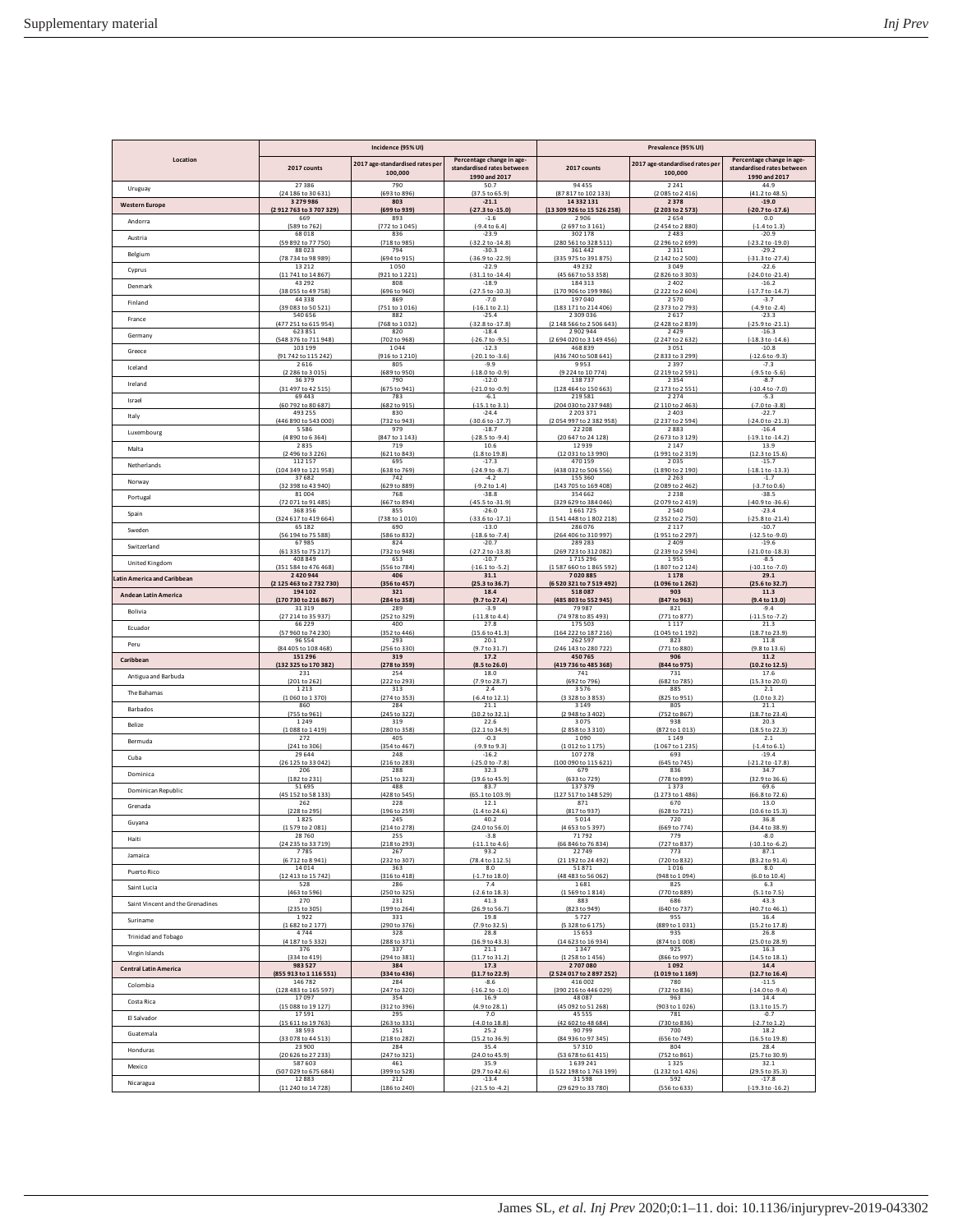|                                        | Incidence (95% UI)                  |                                            | Prevalence (95% UI)                                                      |                                  |                                            |                                                                          |
|----------------------------------------|-------------------------------------|--------------------------------------------|--------------------------------------------------------------------------|----------------------------------|--------------------------------------------|--------------------------------------------------------------------------|
| Location                               | 2017 counts                         | 2017 age-standardised rates per<br>100,000 | Percentage change in age-<br>standardised rates between<br>1990 and 2017 | 2017 counts                      | 2017 age-standardised rates per<br>100,000 | Percentage change in age-<br>standardised rates between<br>1990 and 2017 |
| Panama                                 | 12479                               | 315                                        | 1.3                                                                      | 34821                            | 873                                        | $-1.5$                                                                   |
|                                        | (11 093 to 13 984)                  | (279 to 353                                | $(-7.1 \text{ to } 10.9)$                                                | (32 453 to 37 293)               | (814 to 935                                | $(-2.8 \text{ to } -0.4)$                                                |
| Venezuela                              | 126 599                             | 406                                        | $-3.2$                                                                   | 343 668                          | 1130                                       | $-5.6$                                                                   |
|                                        | (109 908 to 143 915)                | (354 to 460)                               | $(-12.2 \text{ to } 7.1)$                                                | (321 169 to 368 190)             | (1057 to 1210)                             | $(-7.3 to -4.0)$                                                         |
| <b>Tropical Latin America</b>          | 1092019                             | 475                                        | 50.5                                                                     | 3 3 4 4 9 5 3                    | 1393                                       | 50.2                                                                     |
|                                        | (946 059 to 1 248 763)              | (413 to 542)                               | (42.1 to 58.5)                                                           | (3 033 427 to 3 671 892)         | (1264 to 1526)                             | (42.9 to 57.8)                                                           |
| Brazil                                 | 1063263                             | 477                                        | 50.2                                                                     | 3 2 7 1 1 7 0                    | 1398                                       | 50.0                                                                     |
|                                        | (921 016 to 1 217 395)              | (414 to 546)                               | (41.7 to 58.1)                                                           | (2 965 341 to 3 591 705)         | (1268 to 1533                              | (42.5 to 57.6)                                                           |
| Paraguay                               | 28756<br>(24 785 to 33 188)         | 410                                        | 70.2<br>(49.7 to 91.1)                                                   | 73782<br>(67 955 to 79 992)      | 1195<br>(1101 to 1294)                     | 63.5<br>(60.3 to 67.2)                                                   |
| <b>North Africa and Middle East</b>    | 3647741<br>(3169298 to 4151722)     | (356 to 468)<br>603<br>(528 to 681)        | $-11.8$<br>$(-16.3 to -7.5)$                                             | 9314458<br>(8670467 to 10054284) | 1746<br>(1623 to 1883)                     | $-15.5$                                                                  |
| <b>North Africa and Middle East</b>    | 3647741<br>(3 169 298 to 4 151 722) | 603                                        | $-11.8$                                                                  | 9314458                          | 1746                                       | $[-16.4 \text{ to } -14.5]$<br>$-15.5$                                   |
| Afghanistan                            | 120735                              | (528 to 681)<br>410                        | $(-16.3 to -7.5)$<br>$-12.6$                                             | (8670467 to 10054284)<br>243780  | (1623 to 1883<br>1305                      | (-16.4 to -14.5)<br>$-16.1$<br>$(-17.3 to -14.9)$                        |
| Algeria                                | (101 019 to 144 842)<br>266 520     | (350 to 474)<br>650                        | $(-19.6 \text{ to } -5.1)$<br>$-23.1$                                    | (226 944 to 261 891)<br>731389   | (1214 to 1403)<br>1907                     | $-25.9$                                                                  |
| Bahrain                                | (229 931 to 304 344)                | (563 to 736)                               | (-28.3 to -17.3)                                                         | (679 604 to 787 831)             | (1774 to 2055)                             | (-26.9 to -24.9)                                                         |
|                                        | 8512                                | 555                                        | $-31.9$                                                                  | 26 29 5                          | 1629                                       | $-33.1$                                                                  |
| Egypt                                  | (7383 to 9678)                      | (490 to 622)                               | (-38.8 to -25.2)                                                         | (24 448 to 28 394)               | (1516 to 1751)                             | $(-34.8 to -31.5)$                                                       |
|                                        | 632 244                             | 675                                        | $-7.4$                                                                   | 1527082                          | 1967                                       | $-12.5$                                                                  |
| Iran                                   | (545 004 to 721 060)                | (585 to 761                                | $(-15.1 to -0.0)$                                                        | (1415 912 to 1650 722)           | (1822 to 2130                              | (-14.0 to -11.0)                                                         |
|                                        | 578 111                             | 673                                        | $-23.5$                                                                  | 1610188                          | 1934                                       | $-27.6$                                                                  |
| Iraq                                   | (488 467 to 680 061)                | (575 to 782)                               | $(-27.0 \text{ to } -19.9)$                                              | (1496 935 to 1742 511)           | (1799 to 2087)                             | $(-28.9 to -26.5)$                                                       |
|                                        | 144 667                             | 340                                        | $-40.4$                                                                  | 342 614                          | 1052                                       | $-38.5$                                                                  |
| Jordan                                 | (123 156 to 167 646)                | (293 to 385)                               | $(-45.2 \text{ to } -34.5)$                                              | (320 955 to 365 974)             | (984 to 1 126)                             | $(-40.4 + 0.37.1)$                                                       |
|                                        | 45306                               | 427                                        | $-30.4$                                                                  | 105 098                          | 1230                                       | $-32.9$                                                                  |
| Kuwait                                 | (39 054 to 51 777)                  | (372 to 482)                               | (-38.0 to -23.3)                                                         | (98 289 to 112 582)              | (1151 to 1319)                             | (-34.3 to -31.8)                                                         |
|                                        | 32117                               | 725                                        | $-27.6$                                                                  | 88 118                           | 2 1 0 5                                    | $-28.1$                                                                  |
| Lebanon                                | (27 991 to 36 359)                  | (642 to 810)                               | (-35.1 to -18.9)                                                         | (82 196 to 95 164)               | (1963 to 2263                              | (-29.2 to -27.0)                                                         |
|                                        | 48469                               | 550                                        | 11.7                                                                     | 119686                           | 1583                                       | 8.8                                                                      |
| Libya                                  | (41 667 to 57 351)                  | (474 to 643)                               | (1.9 to 22.1)                                                            | (111 474 to 128 769)             | (1474 to 1703)                             | (7.1 to 10.7)                                                            |
|                                        | 55945                               | 785                                        | $-14.2$                                                                  | 139 417                          | 2238                                       | $-17.6$                                                                  |
| Morocco                                | (47 720 to 64 764)                  | (678 to 894)                               | $(-20.8 to -6.7)$                                                        | (128 767 to 151 549)             | (2069 to 2432)                             | $(-18.7)$ to $-16.5$                                                     |
|                                        | 208 224                             | 572                                        | $-10.0$                                                                  | 594 570                          | 1694                                       | $-14.0$                                                                  |
| Palestine                              | (178 746 to 237 422)                | (493 to 648)                               | $(-17.3 \text{ to } -2.6)$                                               | (553 473 to 642 870)             | (1577 to 1831)                             | $(-15.2 + 0.12.8)$                                                       |
|                                        | 15154                               | 318                                        | $-10.2$                                                                  | 34 146                           | 958                                        | $-9.6$                                                                   |
| Oman                                   | (12 770 to 17 873                   | 272 to 367                                 | (-17.7 to -2.5                                                           | (31 879 to 36 544)               | (894 to 1026)                              | $(-10.8 to -8.3)$                                                        |
|                                        | 56754                               | 1129                                       | $-29.0$                                                                  | 125 723                          | 3146                                       | $-31.2$                                                                  |
| Qatar                                  | (48 500 to 65 770)                  | (994 to 1 269)                             | $(-35.1$ to $-23.3)$                                                     | (116 140 to 137 359)             | (2918 to 3413)                             | $(-32.4 to -30.0)$                                                       |
|                                        | 30692                               | 966                                        | $-16.7$                                                                  | 71734                            | 2728                                       | $-19.7$                                                                  |
|                                        | (26 304 to 35 541)                  | (850 to 1083)                              | $(-25.1 to -8.5)$                                                        | (66 519 to 77 939)               | (2535 to 2946)                             | $(-20.8 to -18.4)$                                                       |
|                                        | 400 922                             | 1045                                       | $-11.3$                                                                  | 890743                           | 2920                                       | $-15.6$                                                                  |
| Saudi Arabia                           | (342 397 to 462 774)                | (912 to 1 183)                             | $(-21.3 \text{ to } -1.1)$                                               | (818 669 to 979 730)             | (2686 to 3198)                             | $(-17.1 to -14.1)$                                                       |
| Sudan                                  | 203 304                             | 553                                        | $-17.4$                                                                  | 454834                           | 1717                                       | $-20.0$                                                                  |
|                                        | (172 244 to 236 657)                | (479 to 627)                               | (-23.7 to -11.7)                                                         | (422 501 to 489 485)             | (1594 to 1852)                             | $(-21.2 to -18.8)$                                                       |
|                                        | 68376                               | 389                                        | $-10.1$                                                                  | 172789                           | 1126                                       | $-13.2$                                                                  |
| Syria                                  | (58 019 to 79 057)                  | (333 to 446)                               | $(-19.0 to -0.4)$                                                        | (161 593 to 185 391)             | (1054 to 1208)                             | $(-14.5 to -12.0)$                                                       |
|                                        | 65575                               | 553                                        | 0.6                                                                      | 202 123                          | 1608                                       | $-3.8$                                                                   |
| Tunisia                                | (56 466 to 75 506)                  | (477 to 638)                               | $(-7.2 \text{ to } 9.1)$                                                 | (187 136 to 218 662)             | (1490 to 1738)                             | $(-5.3 to -2.1)$                                                         |
|                                        | 367899                              | 443                                        | 17.2                                                                     | 1129132                          | 1275                                       | 9.1                                                                      |
| Turkey                                 | (321 637 to 416 795)                | (386 to 504)                               | (8.3 to 26.5)                                                            | (1050 999 to 1213 776)           | (1188 to 1369)                             | (7.1 to 10.9)                                                            |
|                                        | 123 480                             | 1 1 3 2                                    | $-15.7$                                                                  | 327381                           | 3 1 8 2                                    | $-17.8$                                                                  |
| United Arab Emirates                   | (103 823 to 145 886)                | (1002 to 1275)                             | $(-22.9 to -7.7)$                                                        | (303 368 to 355 742)             | (2956 to 3443)                             | $(-18.9 to -16.7)$                                                       |
|                                        | 171330                              | 624                                        | $-21.1$                                                                  | 368918                           | 1890                                       | $-23.6$                                                                  |
| Yemen                                  | (147 283 to 198 218)                | (546 to 709)                               | $(-26.5 \text{ to } -14.6)$                                              | (344 033 to 396 299)             | (1761 to 2036)                             | (-24.9 to -22.5)                                                         |
|                                        | 8457957                             | 462                                        | 49.0                                                                     | 23 048 088                       | 1437                                       | 43.1                                                                     |
| South Asia                             | (7 169 469 to 10 031 040)           | (393 to 545)                               | (42.3 to 55.6)                                                           | (21 253 672 to 25 062 773)       | (1327 to 1567)                             | (40.6 to 46.2)                                                           |
|                                        | 8457957                             | 462                                        | 49.0                                                                     | 23 048 088                       | 1437                                       | 43.1                                                                     |
| South Asia                             | (7 169 469 to 10 031 040)           | (393 to 545)                               | (42.3 to 55.6                                                            | (21 253 672 to 25 062 773        | (1327 to 1567                              | (40.6 to 46.2)                                                           |
|                                        | 488 246                             | 298                                        | 68.2                                                                     | 1371652                          | 950                                        | 60.3                                                                     |
| Bangladesh                             | (416 666 to 570 648)                | (255 to 346)                               | (54.9 to 85.0)                                                           | (1 264 865 to 1 487 123)         | (878 to 1032)                              | (57.1 to 63.7)                                                           |
|                                        | 3851                                | 367                                        | 0.9                                                                      | 10086                            | 1168                                       | $-2.8$                                                                   |
| Bhutan                                 | (3 235 to 4 536)                    | (312 to 429)                               | $(-8.5 \text{ to } 11.1)$                                                | (9 280 to 10 959)                | (1077 to 1267)                             | $(-5.1 to -0.4)$                                                         |
|                                        | 6596837                             | 463                                        | 45.0                                                                     | 18 375 144                       | 1445                                       | 40.3                                                                     |
| India                                  | (5538899 to 7879123)                | (390 to 549)                               | (37.4 to 53.2)                                                           | (16 927 415 to 20 047 566)       | 1332 to 1577<br>1382                       | (37.6 to 43.3)                                                           |
| Nepal                                  | 132834<br>152 to 156 543            | 437<br>(375 to 508)                        | 36.0<br>(27.7 to 45.0)                                                   | 353 306<br>678 to 383            | [1 276 to 1 504]                           | 32.0<br>(29.5 to 34.8)                                                   |
| Pakistan                               | 1236189                             | 568                                        | 61.3                                                                     | 2937900                          | 1815                                       | 58.5                                                                     |
|                                        | (1057 252 to 1460 214)              | (490 to 663)                               | (50.0 to 73.3)                                                           | (2695 517 to 3198 542)           | [1670 to 1981]                             | (55.5 to 62.0)                                                           |
| Southeast Asia, East Asia, and Oceania | 20809598                            | 882                                        | 92.9                                                                     | 69 014 270                       | 2627                                       | 81.3                                                                     |
|                                        | (18 003 124 to 23 852 398)          | (772 to 999)                               | (85.1 to 100.8)                                                          | (63 694 029 to 74 704 932)       | (2431 to 2840)                             | (77.7 to 85.1)                                                           |
| <b>East Asia</b>                       | 15 5 7 2 9 1 1                      | 939                                        | 111.2                                                                    | 53 552 607                       | 2741                                       | 94.9                                                                     |
|                                        | (13 389 614 to 17 938 779)          | (811 to 1072)                              | (101.4 to 120.8)                                                         | (49 383 606 to 58 086 220)       | (2531 to 2972)                             | (90.7 to 99.4)                                                           |
| China                                  | 14840576                            | 940                                        | 113.9                                                                    | 50 992 074                       | 2744                                       | 97.0                                                                     |
|                                        | (12 727 729 to 17 118 937)          | (810 to 1075)                              | (103.7 to 123.6                                                          | (47 007 604 to 55 308 501        | (2534 to 2975                              | (92.6 to 101.8)                                                          |
| North Korea                            | 229875                              | 824                                        | 110.0                                                                    | 765 861                          | 2462                                       | 107.4                                                                    |
|                                        | (198 667 to 265 267)                | (717 to 950)                               | (95.2 to 126.4)                                                          | (709 715 to 830 351)             | (2 285 to 2 663)                           | (103.7 to 111.4)                                                         |
| Taiwan (Province of China)             | 251589                              | 990                                        | 23.0                                                                     | 931969                           | 2820                                       | 19.0                                                                     |
|                                        | (222 814 to 280 305)                | (876 to 1 115)                             | (10.4 to 37.8)                                                           | (862 516 to 1 007 055)           | (2614 to 3042)                             | (14.4 to 23.7)                                                           |
| Oceania                                | 90566                               | 744                                        | 68.2                                                                     | 213 271                          | 2271                                       | 66.5                                                                     |
|                                        | (77 855 to 104 811)                 | (647 to 853)                               | (56.5 to 81.5)                                                           | (198 008 to 231 651)             | (2 110 to 2 472)                           | (64.2 to 69.1)                                                           |
| American Samoa                         | 344                                 | 632                                        | 59.6                                                                     | 945                              | 1887                                       | 56.0                                                                     |
|                                        | (298 to 393)                        | (547 to 722)                               | (46.0 to 74.2)                                                           | (877 to 1018)                    | (1755 to 2035)                             | (53.6 to 58.9)                                                           |
| Federated States of Micronesia         | 730                                 | 708                                        | 83.6                                                                     | 1919                             | 2172                                       | 78.7                                                                     |
|                                        | (623 to 848)                        | (606 to 824)                               | (69.1 to 99.8)                                                           | (1777 to 2080)                   | (2007 to 2356)                             | (75.5 to 81.9)                                                           |
| Fiji                                   | 5541                                | 602                                        | 83.8                                                                     | 15887                            | 1836                                       | 81.0                                                                     |
|                                        | (4815 to 6347)                      | (525 to 688)                               | (64.7 to 103.3)                                                          | (14 786 to 17 120)               | (1709 to 1979)                             | (77.8 to 84.9)                                                           |
| Guam                                   | 1569                                | 933                                        | 66.6                                                                     | 4826                             | 2700                                       | 65.5                                                                     |
|                                        | (1370 to 1782)                      | (816 to 1063)                              | (51.7 to 81.6)                                                           | (4 470 to 5 219)                 | (2502 to 2913)                             | (61.7 to 69.7)                                                           |
| Kiribati                               | 543                                 | 465                                        | 103.5                                                                    | 1377                             | 1471                                       | 101.2                                                                    |
|                                        | (458 to 635)                        | (397 to 539)                               | (86.3 to 123.1)                                                          | (1 280 to 1 488)                 | (1366 to 1591)                             | (96.6 to 107.4)                                                          |
| Marshall Islands                       | 425                                 | 755                                        | 93.3                                                                     | 1048                             | 2 2 9 9                                    | 89.9                                                                     |
|                                        | (364 to 491)                        | (650 to 866)                               | (77.2 to 112.2)                                                          | (971 to 1 137)                   | (2132 to 2497)                             | (86.6 to 93.9)                                                           |
| Northern Mariana Islands               | 359                                 | 773                                        | 26.0                                                                     | 1 2 0 6                          | 2222                                       | 23.4                                                                     |
|                                        | (314 to 409)                        | (674 to 881)                               | (15.9 to 37.0)                                                           | (1 120 to 1 306)                 | (2071 to 2397)                             | (21.5 to 25.6)                                                           |
| Papua New Guinea                       | 68220                               | 769                                        | 60.9                                                                     | 154930                           | 2368                                       | 59.6                                                                     |
|                                        | (58 294 to 79 140)                  | (665 to 883)                               | (48.2 to 75.8)                                                           | (143 456 to 168 865)             | (2192 to 2586)                             | (57.1 to 62.1)                                                           |
| Samoa                                  | 1244                                | 677                                        | 85.8                                                                     | 3 2 7 7                          | 2072                                       | 81.9                                                                     |
|                                        | (1069 to 1454)                      | (585 to 784)                               | (70.9 to 103.7)                                                          | (3 044 to 3 5 3 4)               | (1923 to 2235)                             | (79.1 to 85.2)                                                           |
| Solomon Islands                        | 3966                                | 662                                        | 78.2                                                                     | 9450                             | 2081                                       | 75.7                                                                     |
|                                        | (3381 to 4637)                      | (571 to 766)                               | (64.6 to 92.0)                                                           | (8773 to 10244)                  | (1934 to 2257)                             | (72.9 to 79.6)                                                           |
| Tonga                                  | 583                                 | 585                                        | 86.6                                                                     | 1571                             | 1772                                       | 81.0                                                                     |
|                                        | (505 to 665)                        | (508 to 664)                               | (71.9 to 104.2)                                                          | (1463 to 1694)                   | (1652 to 1910)                             | (78.1 to 84.9)                                                           |
| Vanuatu                                | 2052                                | 762                                        | 88.9                                                                     | 5082                             | 2394                                       | 86.9                                                                     |
|                                        | (1747 to 2396)                      | (652 to 879)                               | (76.8 to 102.6)                                                          | (4729 to 5492)                   | (2 2 2 0 to 2 5 9 6)                       | (84.4 to 89.8)                                                           |
| <b>Southeast Asia</b>                  | 5 146 121                           | 748                                        | 50.6                                                                     | 15 248 393                       | 2 2 8 9                                    | 44.6                                                                     |
|                                        | (4493 905 to 5855 603)              | (657 to 851)                               | (42.9 to 58.5)                                                           | (14 122 438 to 16 448 412)       | (2 123 to 2 466)                           | (41.7 to 47.7)                                                           |
| Cambodia                               | 116 215                             | 719                                        | 63.4                                                                     | 298 196                          | 2 1 4 9                                    | 55.8                                                                     |
|                                        | (99 543 to 134 834)                 | (620 to 825)                               | (51.5 to 76.5)                                                           | (276 989 to 320 552)             | (1997 to 2311)                             | (52.4 to 59.4)                                                           |
| Indonesia                              | 1882125                             | 703                                        | 38.7                                                                     | 5621101                          | 2 2 0 0                                    | 32.3                                                                     |
|                                        | (1592917 to 2213048)                | (600 to 822)                               | (30.4 to 47.5)                                                           | (5 189 045 to 6 077 804)         | (2033 to 2375)                             | (28.3 to 36.7)                                                           |
|                                        |                                     |                                            |                                                                          |                                  |                                            |                                                                          |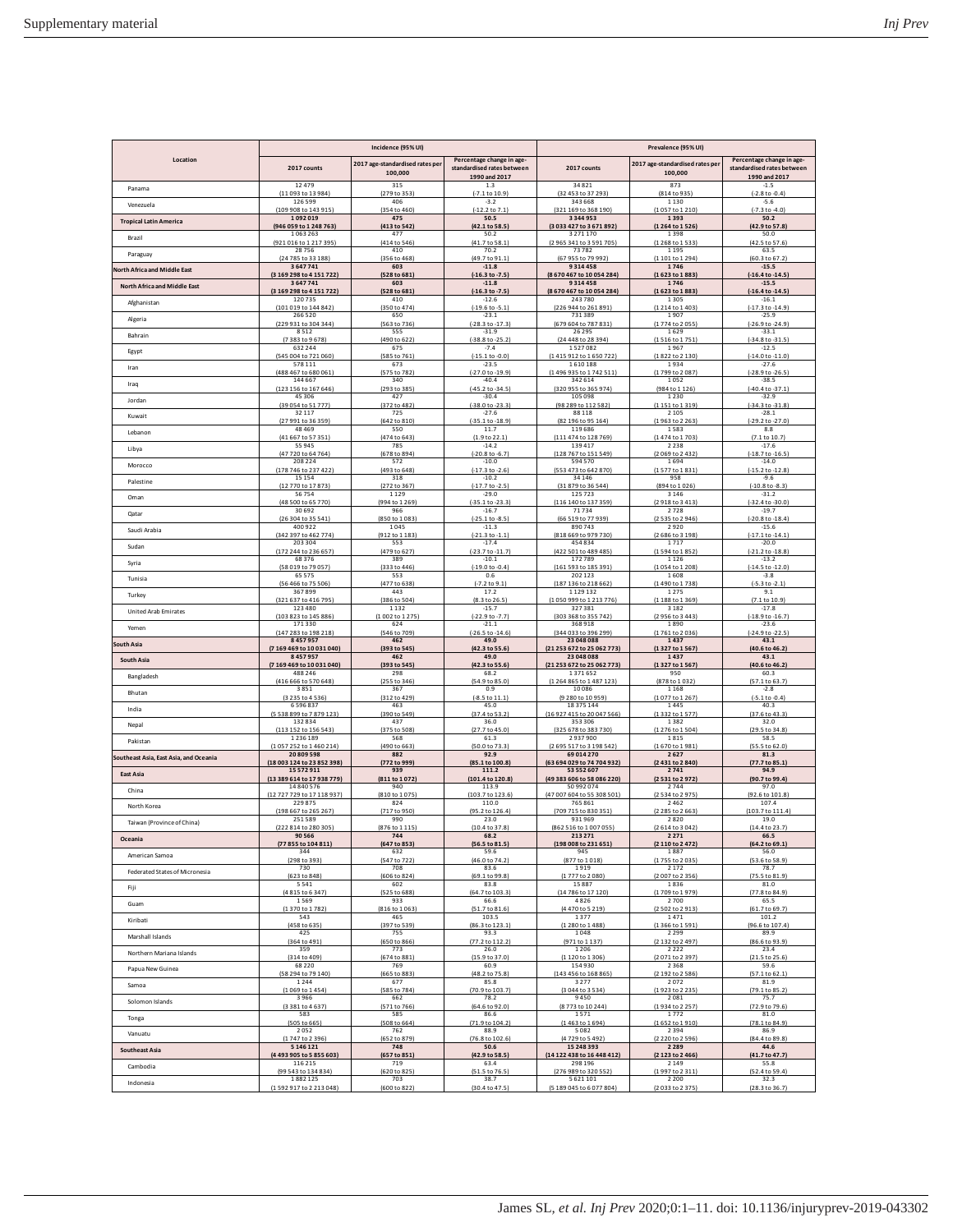|                             | Incidence (95% UI)           |                                            |                                                                          | Prevalence (95% UI)          |                                            |                                                                          |  |
|-----------------------------|------------------------------|--------------------------------------------|--------------------------------------------------------------------------|------------------------------|--------------------------------------------|--------------------------------------------------------------------------|--|
| Location                    | 2017 counts                  | 2017 age-standardised rates per<br>100,000 | Percentage change in age-<br>standardised rates between<br>1990 and 2017 | 2017 counts                  | 2017 age-standardised rates per<br>100,000 | Percentage change in age-<br>standardised rates between<br>1990 and 2017 |  |
| Laos                        | 55544                        | 788                                        | 50.4                                                                     | 139 068                      | 2449                                       | 45.2                                                                     |  |
|                             | (47 543 to 63 808)           | (680 to 893)                               | (39.3 to 63.8)                                                           | (129 223 to 149 092)         | (2276 to 2628)                             | (42.0 to 48.2)                                                           |  |
| Malaysia                    | 367736                       | 1 1 3 4                                    | 68.5                                                                     | 967238                       | 3254                                       | 59.2                                                                     |  |
|                             | (321 285 to 416 265)         | (996 to 1 273)                             | (51.8 to 85.9)                                                           | (896 405 to 1 040 041)       | (3012 to 3504)                             | (56.6 to 61.8)                                                           |  |
| Maldives                    | 3472                         | 670                                        | 42.1                                                                     | 8382                         | 1946                                       | 30.5                                                                     |  |
|                             | (2894 to 4173)               | (572 to 786)                               | (31.7 to 52.8)                                                           | (7804 to 9042)               | (1812 to 2097)                             | (27.8 to 33.8)                                                           |  |
| Mauritius                   | 9898                         | 743                                        | 86.8<br>(70.4 to 103.2)                                                  | 34 165<br>(31 704 to 36 865) | 2159                                       | 84.7                                                                     |  |
| Myanmar                     | (8 636 to 11 206)<br>355 327 | (646 to 857)<br>645                        | 52.3                                                                     | 1006447                      | (2005 to 2327)<br>1960                     | (80.1 to 89.7)<br>44.7                                                   |  |
| Philippines                 | (307 093 to 402 527)         | (559 to 728)                               | (39.7 to 65.8)                                                           | (935 340 to 1 080 868)       | (1823 to 2 102)                            | (41.3 to 48.1)                                                           |  |
|                             | 530 282                      | 513                                        | 98.2                                                                     | 1361830                      | 1527                                       | 90.7                                                                     |  |
| Sri Lanka                   | (461 890 to 606 945)         | (449 to 582)                               | (79.6 to 120.1)                                                          | (1 268 947 to 1 460 207)     | (1422 to 1641)                             | (87.2 to 95.2)                                                           |  |
|                             | 149 394                      | 669                                        | 129.3                                                                    | 463 477                      | 1913                                       | 121.0                                                                    |  |
| Sevchelles                  | (131 503 to 169 925)         | (587 to 769)                               | (107.9 to 154.5)                                                         | (430 905 to 498 611)         | (1782 to 2055)                             | (116.9 to 126.3)                                                         |  |
|                             | 824                          | 774                                        | 104.2                                                                    | 2536                         | 2228                                       | 95.4                                                                     |  |
| Thailand                    | (724 to 928)                 | (682 to 868)                               | (88.3 to 120.1)                                                          | (2 355 to 2 735)             | (2073 to 2399)                             | (91.9 to 99.0)                                                           |  |
|                             | 816 798                      | 1084                                       | 36.0                                                                     | 2886211                      | 3122                                       | 29.0                                                                     |  |
|                             | (721 207 to 915 096)         | (956 to 1 212)                             | (23.0 to 51.6)                                                           | (2 657 406 to 3 128 610)     | (2876 to 3381)                             | (26.4 to 32.1)                                                           |  |
|                             | 6849                         | 566                                        | 92.6                                                                     | 16622                        | 1759                                       | 84.0                                                                     |  |
| Timor-Leste                 | (5778 to 8067                | (481 to 662)                               | (79.2 to 106.9)                                                          | (15 476 to 17 780)           | (1638 to 1886)                             | (80.9 to 87.9)                                                           |  |
|                             | 844 886                      | 821                                        | 72.7                                                                     | 2423058                      | 2376                                       | 62.3                                                                     |  |
| Vietnam                     | (737 516 to 962 944)         | (718 to 932)                               | (56.9 to 89.7)                                                           | (2 246 430 to 2 608 362)     | (2 204 to 2 554)                           | (59.7 to 65.6)                                                           |  |
|                             | 5090705                      | 562                                        | $-16.8$                                                                  | 11 177 501                   | 1703                                       | $-18.6$                                                                  |  |
| Sub-Saharan Africa          | (4385 621 to 5 908 108)      | (493 to 638)                               | $(-20.3 to -13.6)$                                                       | (10 428 363 to 12 021 346)   | (1582 to 1834)                             | (-19.8 to -17.7)                                                         |  |
|                             | 856081                       | 751                                        | $-16.7$                                                                  | 1873278                      | 2334                                       | $-18.4$                                                                  |  |
| Central sub-Saharan Africa  | 738 450 to 985 218)          | (660 to 849)                               | $(-21.9 \text{ to } -11.5)$                                              | (1737 190 to 2023 688)       | (2166 to 2534)                             | $[-19.7 \text{ to } -17.3]$                                              |  |
| Angola                      | 227 429                      | 887                                        | $-20.7$                                                                  | 475 233                      | 2734                                       | $-23.7$                                                                  |  |
|                             | (196 264 to 260 998)         | (775 to 996)                               | (-26.0 to -14.5)                                                         | (439 997 to 515 624)         | (2535 to 2973                              | (-25.5 to -22.2)                                                         |  |
| Central African Republic    | 33517                        | 738                                        | $-13.6$                                                                  | 78 179                       | 2352                                       | $-12.5$                                                                  |  |
|                             | (28 489 to 39 491)           | (634 to 854)                               | $(-19.6 \text{ to } -6.4)$                                               | (71 888 to 86 166)           | (2 160 to 2 587)                           | $(-13.5$ to $-11.5)$                                                     |  |
| Congo (Brazzaville)         | 40694                        | 845                                        | $-19.7$                                                                  | 98 194                       | 2620                                       | $-19.8$                                                                  |  |
|                             | (35 363 to 46 934)           | (742 to 962)                               | $(-25.6 \text{ to } -13.8)$                                              | (91 108 to 106 533)          | (2431 to 2845)                             | $(-21.1 to -18.5)$                                                       |  |
| <b>DR</b> Congo             | 526 541                      | 693                                        | $-16.0$                                                                  | 1158233                      | 2161                                       | $-17.4$                                                                  |  |
|                             | (450 018 to 611 636)         | (605 to 786)                               | (-22.5 to -10.0)                                                         | (1074 163 to 1251 269)       | (2004 to 2343)                             | (-18.7 to -16.2)                                                         |  |
| <b>Equatorial Guinea</b>    | 10954                        | 867                                        | $-4.9$                                                                   | 20760                        | 2523                                       | $-13.7$                                                                  |  |
|                             | (9381 to 12812)              | (756 to 989)                               | $(-1.1.9 to 2.6)$                                                        | (19 263 to 22 427)           | (2337 to 2738                              | $(-16.1 \text{ to } -11.6)$                                              |  |
| Gabon                       | 16947                        | 1007                                       | $-22.4$                                                                  | 42 679                       | 3092                                       | $-22.4$                                                                  |  |
|                             | (14 727 to 19 342)           | (880 to 1 141)                             | $(-27.4$ to $-16.9)$                                                     | (39 609 to 46 196)           | (2872 to 3345)                             | $(-23.5 to -21.4)$                                                       |  |
| Eastern sub-Saharan Africa  | 1886499                      | 567                                        | $-17.8$                                                                  | 4020143                      | 1701                                       | $-19.3$                                                                  |  |
|                             | (1620923 to 2208244)         | (497 to 642)                               | (-21.4 to -14.5)                                                         | (3736 311 to 4323 682        | (1583 to 1838)                             | (-20.4 to -18.4)                                                         |  |
| Burundi                     | 63310                        | 691                                        | $-28.0$                                                                  | 134988                       | 2098                                       | $-27.4$                                                                  |  |
|                             | (54 770 to 72 428)           | (606 to 781)                               | $(-32.5$ to $-22.6)$                                                     | (125 354 to 145 823)         | (1948 to 2 280)                            | (-28.6 to -26.3)                                                         |  |
| Comoros                     | 4699                         | 697<br>(609 to 784)                        | $-28.1$                                                                  | 11822                        | 2099                                       | $-30.2$                                                                  |  |
| Djibouti                    | (4 095 to 5 336)<br>8028     | 777                                        | (-33.0 to -23.2)<br>$-16.6$                                              | (10 993 to 12 791)<br>19361  | (1952 to 2272<br>2328                      | (-31.5 to -29.2)<br>$-17.8$                                              |  |
| Eritrea                     | (6 899 to 9 160)             | (678 to 879)                               | $(-22.0 \text{ to } -11.0)$                                              | (17 968 to 20 922)           | (2 166 to 2 523)                           | (-18.9 to -16.7)                                                         |  |
|                             | 34840                        | 670                                        | $-17.8$                                                                  | 72707                        | 1963                                       | $-18.9$                                                                  |  |
| Ethiopia                    | (29 933 to 40 052)           | (586 to 760)                               | $(-22.8$ to $-11.2)$                                                     | (67 380 to 78 742)           | (1816 to 2134)                             | (-20.1 to -17.7)                                                         |  |
|                             | 339 143                      | 390                                        | $-38.7$                                                                  | 727670                       | 1204                                       | $-39.4$                                                                  |  |
| Kenva                       | (280 396 to 413 509)         | (331 to 458)                               | $(-42.0 to -35.7)$                                                       | (676 923 to 782 426)         | (1119 to 1297)                             | $(-40.9 to -38.1)$                                                       |  |
|                             | 298 792                      | 711                                        | 1.8                                                                      | 655 045                      | 2 1 0 4                                    | 0.0                                                                      |  |
|                             | (252 730 to 354 710)         | (614 to 819)                               | $(-2.6 \text{ to } 6.2)$                                                 | (604 853 to 708 350)         | (1944 to 2281                              | $(-0.8 to 0.8)$                                                          |  |
|                             | 145 408                      | 657                                        | $-23.6$                                                                  | 313009                       | 1975                                       | $-26.1$                                                                  |  |
| Madagascar                  | (125 723 to 167 745)         | (574 to 737                                | (-29.1 to -17.8)                                                         | (291 101 to 338 099)         | (1835 to 2144)                             | (-27.7 to -24.9)                                                         |  |
|                             | 64910                        | 435                                        | $-21.8$                                                                  | 138 709                      | 1292                                       | $-23.7$                                                                  |  |
| Malawi                      | (55 340 to 75 495)           | (379 to 490)                               | $(-27.6 \text{ to } -15.5)$                                              | (129 065 to 148 847)         | (1205 to 1388)                             | $(-25.2 to -22.6)$                                                       |  |
|                             | 153 527                      | 619                                        | 2.5                                                                      | 307480                       | 1822                                       | $-3.4$                                                                   |  |
| Mozambique                  | (131 995 to 177 226)         | (542 to 698)                               | $(-6.0 to 11.3)$                                                         | (286 096 to 333 054)         | (1692 to 1981)                             | $(-4.7 to -2.1)$                                                         |  |
|                             | 78549                        | 718                                        | $-32.0$                                                                  | 173639                       | 2 1 1 9                                    | $-33.5$                                                                  |  |
| Rwanda                      | (68 285 to 91 071)           | (632 to 814)                               | $(-36.6 \text{ to } -26.9)$                                              | (161 246 to 187 387)         | (1968 to 2289)                             | $(-35.0 to -32.3)$                                                       |  |
|                             | 103 607                      | 731                                        | $-9.7$                                                                   | 220858                       | 2 2 4 6                                    | $-9.8$                                                                   |  |
| Somalia                     | (87 747 to 122 270)          | (630 to 837)                               | $(-15.5 to -3.1)$                                                        | (203 693 to 241 505)         | (2070 to 2462)                             | $(-10.6 to -8.9)$                                                        |  |
| South Sudan                 | 61813                        | 744                                        | $-0.1$                                                                   | 131650                       | 2276                                       | 0.9                                                                      |  |
|                             | (53 075 to 71 879)           | (654 to 845)                               | $(-6.1 to 6.2)$                                                          | (121 512 to 143 175)         | (2 106 to 2 483)                           | $(-0.1 to 1.8)$                                                          |  |
| Tanzania                    | 239805                       | 516                                        | $-12.2$                                                                  | 527488                       | 1549                                       | $-13.1$                                                                  |  |
|                             | (206 054 to 278 628)         | (453 to 581)                               | $(-18.8 to -5.4)$                                                        | (491 490 to 565 814)         | (1448 to 1661)                             | $(-14.2 to -12.2)$                                                       |  |
| Uganda                      | 203889                       | 640                                        | 2.0                                                                      | 406 134                      | 1903                                       | 2.5                                                                      |  |
|                             | (175 213 to 236 519)         | (563 to 721)                               | $(-4.2 \text{ to } 8.6)$                                                 | (376 766 to 436 297)         | (1774 to 2048)                             | (1.1 to 3.7)                                                             |  |
| Zambia                      | 84994                        | 577                                        | $-24.6$                                                                  | 177060                       | 1720                                       | $-25.4$                                                                  |  |
|                             | (73 106 to 98 497)           | (507 to 648)                               | $(-30.0 to -18.6)$                                                       | (164 618 to 190 481)         | (1604 to 1854)                             | $(-26.6 \text{ to } -24.3)$                                              |  |
| Southern sub-Saharan Africa | 590 513                      | 768                                        | $-25.1$                                                                  | 1515647                      | 2 2 6 4                                    | $-29.3$                                                                  |  |
|                             | (502 359 to 689 187)         | (659 to 888)                               | (-27.9 to -21.8)                                                         | (1399 072 to 1650 498)       | (2091 to 2468)                             | (-31.2 to -27.5)                                                         |  |
| Botswana                    | 14551                        | 650                                        | 8.1                                                                      | 36839                        | 1927                                       | 6.4                                                                      |  |
|                             | (12 662 to 16 605)           | (570 to 737                                | (1.1 to 15.4)                                                            | (34 022 to 40 036)           | (1780 to 2096)                             | (4.9 to 8.0)                                                             |  |
| Lesotho                     | 15658                        | 810                                        | 30.5                                                                     | 37615                        | 2390                                       | 26.1                                                                     |  |
|                             | (13 560 to 18 023)           | (708 to 923)                               | (19.5 to 42.1)                                                           | (34 666 to 41 058)           | (2 206 to 2 614)                           | (24.2 to 28.2)                                                           |  |
| Namibia                     | 17469                        | 758                                        | $-11.1$                                                                  | 41635                        | 2240                                       | $-14.1$                                                                  |  |
|                             | (15 134 to 20 194)           | (663 to 863)                               | $(-17.7 \text{ to } -3.8)$                                               | (38 458 to 45 396)           | (2072 to 2445)                             | $(-15.3 to -12.8)$                                                       |  |
| South Africa                | 456862                       | 811                                        | $-32.5$                                                                  | 1209288                      | 2363                                       | $-36.4$                                                                  |  |
| Swaziland                   | (384 538 to 535 410)         | (687 to 946)                               | $(-35.7 to -28.9)$                                                       | (1112 684 to 1319 123)       | (2176 to 2582)                             | (-38.4 to -34.5)                                                         |  |
|                             | 9465                         | 864                                        | b.b                                                                      | 20916                        | 2535                                       | 2.4                                                                      |  |
| Zimbabwe                    | (8 130 to 11 009)            | (750 to 986)                               | $(-1.1 \text{ to } 14.5)$                                                | (19 275 to 22 850)           | (2336 to 2779)                             | (1.0 to 4.0)                                                             |  |
|                             | 76508                        | 576                                        | 14.9                                                                     | 169354                       | 1714                                       | 17.6                                                                     |  |
| Western sub-Saharan Africa  | (65 357 to 89 540)           | (500 to 662)                               | (6.9 to 23.9)                                                            | (157 377 to 182 613)         | (1589 to 1855)                             | (15.9 to 19.5)                                                           |  |
|                             | 1757612                      | 458                                        | $-7.9$                                                                   | 3768432                      | 1371                                       | $-11.0$                                                                  |  |
| Benin                       | (1498 547 to 2054 475)       | (400 to 519)                               | $(-12.7 to -3.1)$                                                        | (3 517 353 to 4 025 686)     | (1285 to 1467)                             | $(-11.9 to -10.1)$                                                       |  |
|                             | 67150                        | 658                                        | $-11.6$                                                                  | 144 255                      | 2010                                       | $-14.5$                                                                  |  |
| Burkina Faso                | (57 257 to 79 132)           | (572 to 750)                               | $(-17.0 to -6.3)$                                                        | (134 385 to 154 874)         | (1874 to 2157)                             | $(-15.9 to -13.1)$                                                       |  |
|                             | 53686                        | 261                                        | 38.4                                                                     | 117504                       | 841                                        | 35.3                                                                     |  |
|                             | (44 262 to 66 002)           | (222 to 306)                               | (27.5 to 50.9)                                                           | (109 112 to 125 900)         | (785 to 898)                               | (33.3 to 37.4)                                                           |  |
|                             | 114 580                      | 467                                        | $-24.8$                                                                  | 246554                       | 1400                                       | $-26.5$                                                                  |  |
| Cameroon                    | (98 517 to 132 814)          | (411 to 525)                               | $(-30.4 \text{ to } -19.2)$                                              | (229 864 to 263 621)         | (1305 to 1503)                             | $(-27.5 to -25.6)$                                                       |  |
|                             | 2 3 9 3                      | 438                                        | 31.8                                                                     | 6340                         | 1275                                       | 25.8                                                                     |  |
| Cape Verde                  | (2085 to 2768)               | (385 to 503)                               | (23.5 to 40.3)                                                           | (5 940 to 6 759)             | (1194 to 1361)                             | (24.0 to 27.4)                                                           |  |
|                             | 57988                        | 446                                        | 8.0                                                                      | 117762                       | 1387                                       | 7.5                                                                      |  |
| Chad                        | (48 621 to 67 513)           | (391 to 504)                               | (1.0 to 15.9)                                                            | (109 923 to 125 837)         | (1294 to 1483)                             | (6.5 to 8.9)                                                             |  |
|                             | 106983                       | 473                                        | $-13.1$                                                                  | 240537                       | 1451                                       | $-14.1$                                                                  |  |
| Cote d'Ivoire               | (91 902 to 124 287)          | (414 to 536)                               | $(-18.9 to -7.0)$                                                        | (224 993 to 256 907)         | (1355 to 1552)                             | $(-14.9 to -13.2)$                                                       |  |
| The Gambia                  | 8862                         | 464                                        | $-8.1$                                                                   | 19 27 2                      | 1396                                       | $-11.2$                                                                  |  |
|                             | (7589 to 10423)              | (406 to 529)                               | $(-13.7 to -2.4)$                                                        | (17 996 to 20 614)           | (1304 to 1497)                             | $(-12.1 to -10.3)$                                                       |  |
| Ghana                       | 162014                       | 582                                        | 22.3                                                                     | 370734                       | 1702                                       | 16.6                                                                     |  |
|                             | (141 204 to 187 500)         | (510 to 661)                               | (12.9 to 32.1)                                                           | (345 920 to 397 129)         | (1588 to 1825)                             | (15.4 to 17.9)                                                           |  |
| Guinea                      | 48438                        | 467                                        | $-11.7$                                                                  | 108 046                      | 1440                                       | $-14.5$                                                                  |  |
|                             | (41 744 to 56 133)           | (411 to 525)                               | $(-17.9 to -5.0)$                                                        | (101 078 to 115 441)         | (1345 to 1542)                             | $(-16.3 to -12.9)$                                                       |  |
| Guinea-Bissau               | 7435                         | 450                                        | $-24.1$                                                                  | 15813                        | 1375                                       | $-26.0$                                                                  |  |
|                             | (6375 to 8643)               | (396 to 510)                               | $(-29.0 \text{ to } -19.0)$                                              | (14 726 to 16 919)           | (1281 to 1472)                             | (-27.2 to -24.8)                                                         |  |
| Liberia                     | 14598                        | 343                                        | $-23.8$                                                                  | 32633                        | 1053                                       | $-26.7$                                                                  |  |
|                             | (12 341 to 17 145)           | (298 to 389)                               | $(-29.3 to -18.1)$                                                       | (30 423 to 34 931)           | (982 to 1 126)                             | $(-27.9 to -25.5)$                                                       |  |
| Mali                        | 77152                        | 431                                        | $-22.6$                                                                  | 161714                       | 1323                                       | $-25.0$                                                                  |  |
|                             | (65 109 to 90 060)           | (374 to 490)                               | $(-27.2$ to $-18.0)$                                                     | (150 438 to 172 933)         | (1233 to 1416)                             | $(-26.2 \text{ to } -23.8)$                                              |  |
| Mauritania                  | 13807                        | 385                                        | $-26.1$                                                                  | 31461                        | 1166                                       | $-27.3$                                                                  |  |
|                             | (11870 to 16273)             | (336 to 440)                               | $(-30.8 to -21.1)$                                                       | (29 411 to 33 652)           | (1092 to 1251)                             | $(-28.3 \text{ to } -26.5)$                                              |  |